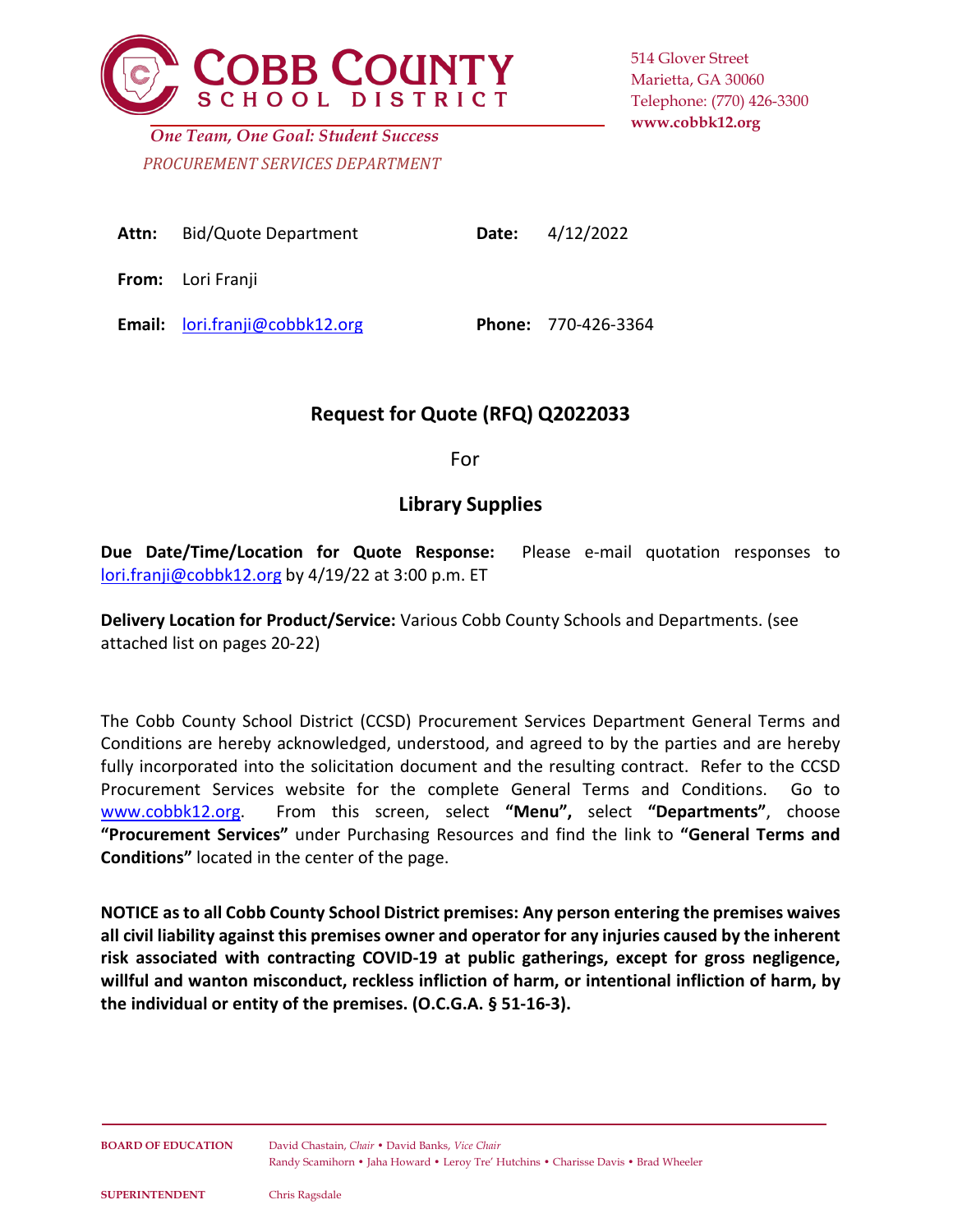**The Special Terms and Conditions are customized specifically to this solicitation. Taking exception to these terms and conditions or submitting conflicting language may be cause for rejection of the vendor's response.**

Should these Special Terms and Conditions conflict with the General Terms and Conditions, the Special Terms and Conditions will control.

#### **1.0 PURPOSE**

Cobb County School District (CCSD) is seeking qualified vendors to deliver Library Supplies to various CCSD schools and departments using catalog discount pricing. Delivery will be on an as needed basis. Expenditures during the length of this contract are estimated to be approximately \$45,000.

#### **1.1 OWNER'S REPRESENTATIVE**

Supervision of and monitoring performance of the contract will be performed by CCSD's representative Holly Frilot Supervisor, Library Media Education at 770-426-3315, or her designee.

#### **2.0 SCOPE OF WORK**

- **2.1** Vendors are to indicate a percentage discount off catalog prices on the Quote Form for library supplies. Also, include a description of any additional discounts offered.
- **2.2** Catalog discounts must not require a minimum order.
- **2.3** All purchases under this contract are on an as needed basis. No quantities or purchases will be guaranteed.
- **2.4** Delivery service must include unloading and inside delivery to the location stated on each order. Items are to be placed inside the building in an area designated by an authorized representative of the CCSD. Please note that many facilities do not have loading docks and may require a delivery vehicle with liftgate.
- **2.5** All packaging materials to be removed from the school. CCSD dumpsters must not be used to discard packing materials or job-related debris.
- **2.6** Deliveries of items should be made within the time frame listed on the Quote Form. In the event an order cannot ship complete within the time frame, for reasons such as manufacturer delay or weather related, the CCSD representative listed on purchase order must be notified. Documentation may be requested by CCSD for detailed reasons pertaining to the delay. CCSD may terminate the contract with a vendor that has repeated late deliveries.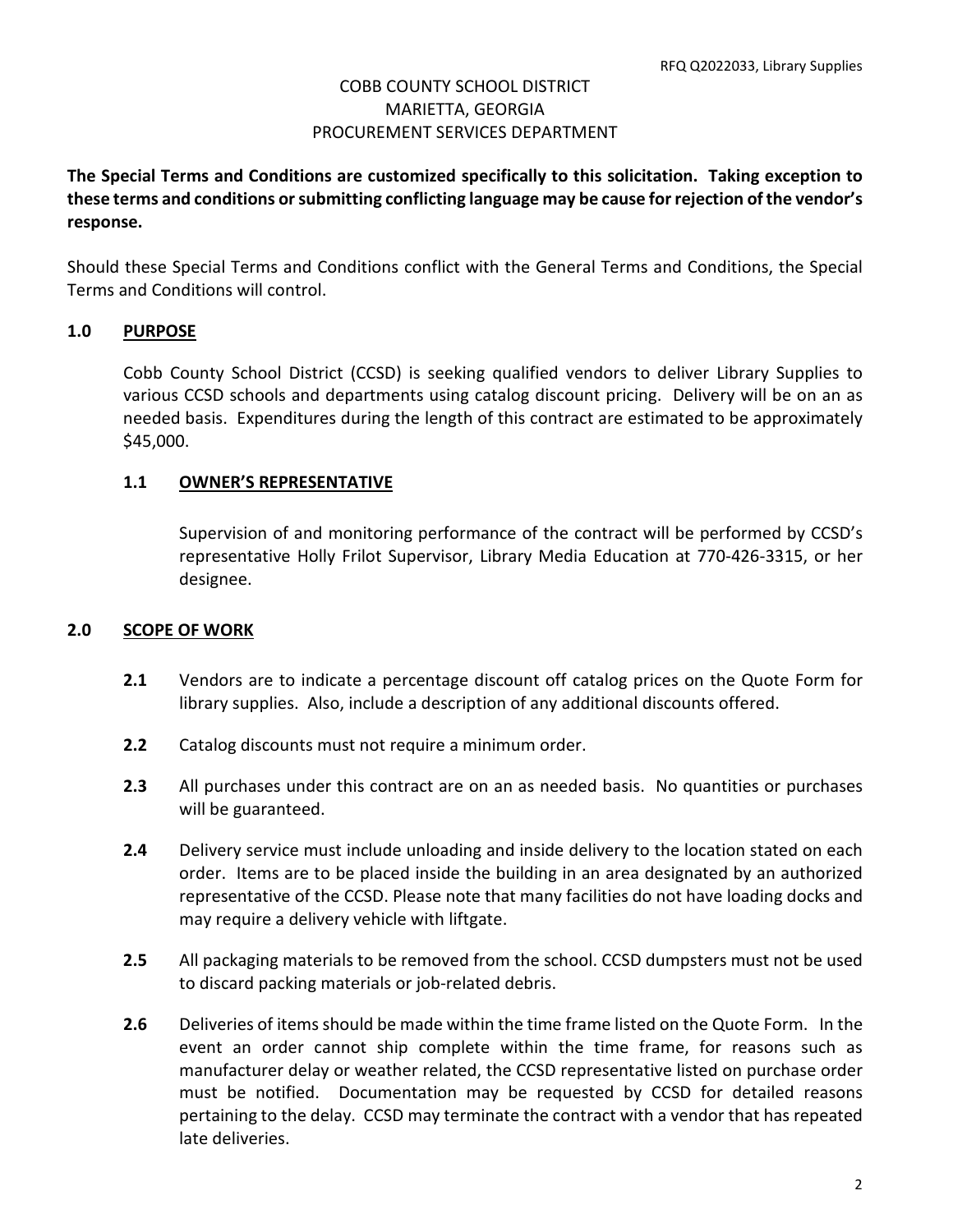- **2.7** For Procurement Card orders, the cost of items may only be charged to the card after the items are shipped. For Purchase Orders, payment is made after final shipment is completed.
- **2.8** Vendor(s) must have an on-line ordering system that includes descriptions and pricing of all items. Each item should indicate whether it is discounted or non-discounted. The final price listed on the website should include discounts when placing order on-line.
- **2.9** Products delivered must be of good quality. CCSD may terminate a vendor for providing low quality items. CCSD reserves the right to determine the quality standards of the products that are received.

## **3.0 COMMUNICATIONS WITH CCSD STAFF**

All communications concerning this RFQ must be submitted in writing to the CCSD Procurement Services Department. Email to [lori.franji@cobbk12.org](mailto:lori.franji@cobbk12.org) is the preferred method of communication. Only written questions submitted via email will be accepted. Only written responses distributed by the Procurement Services Department will be binding upon CCSD. The Procurement Services Department, in its discretion, may call upon user departments for clarification in their area of expertise. **Questions concerning this solicitation must be received by 3:00 PM ET on Friday, April 15, 2022. Answers will be posted to the CCSD Current Solicitations website tentatively by Monday, April 18, 2022.** 

## **4.0 SUBMISSION OF RESPONSES**

- **4.1** All responses submitted become the property of the CCSD and are subject to the applicable open records policies and laws.
- **4.2** Submit the following documents with your response:
	- **4.2.1** Vendor Questionnaire
	- **4.2.2** IRS W-9 Form
	- **4.2.3** Georgia Security and Immigration Compliance Act Forms
	- **4.2.4** Disclosure of Lobbying Activities Form (if applicable)
	- **4.2.5** Acknowledgement and Agreement Form
	- **4.2.6** Quote Form

## **5.0 COST**

**5.1** Unless specifically consented to in writing by CCSD, prices must remain firm for one year from the award date, or for any renewal period, under the same terms and conditions as the RFQ. The CCSD reserves the option to renew any contract award at its sole discretion.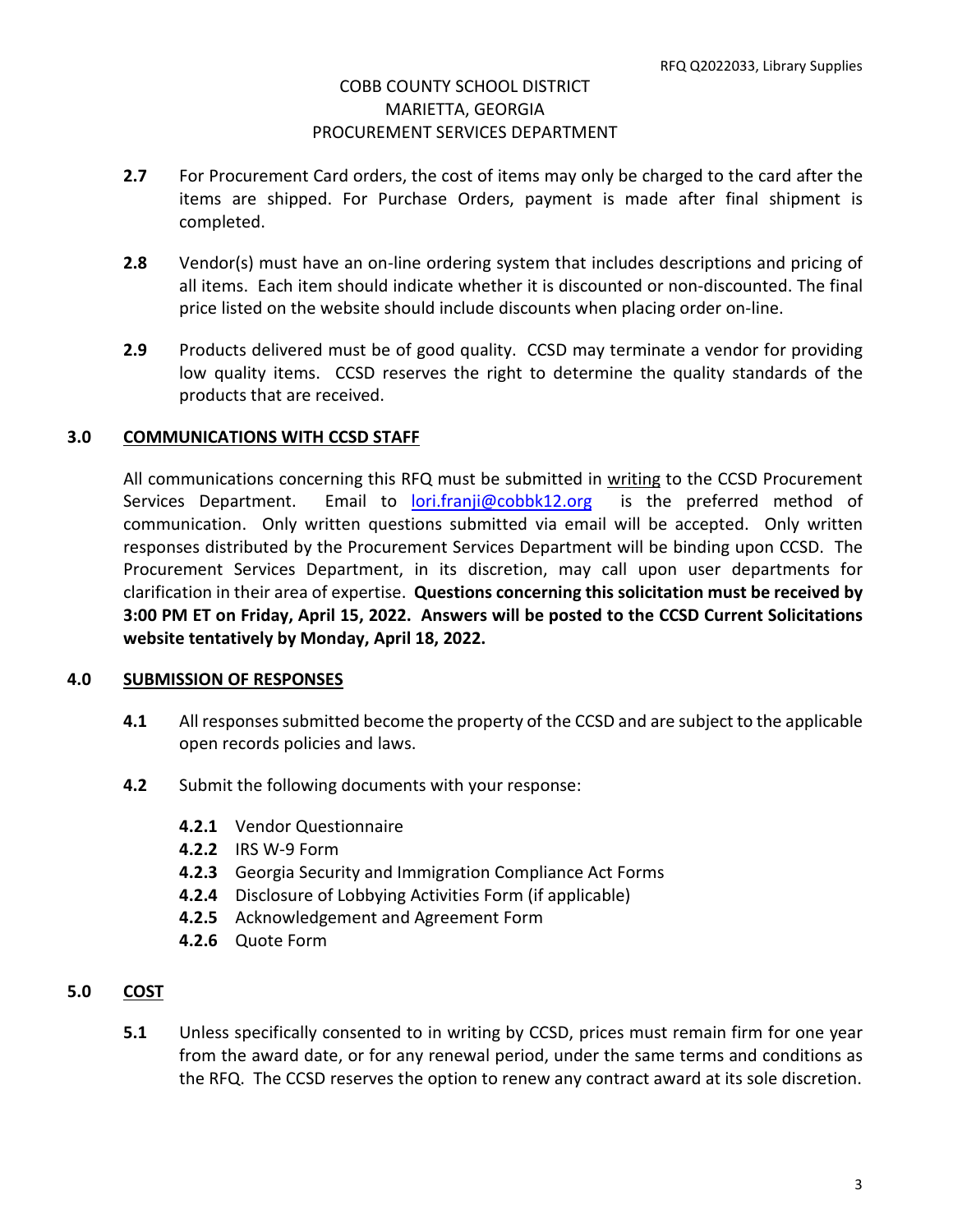- **5.2** Quantities/amounts shown in this RFQ are estimates. Vendors are advised that the actual number purchased/required may vary from those in the RFQ, depending upon the needs of the CCSD and the availability of funds.
- **5.3** Quotes that contain minimum order amounts will not be accepted unless called for in the solicitation document.
- **5.4** Pricing must be submitted on the Quote Form included within this document as requested, without conditions unless called for within the solicitation document.
- **5.5** For Goods: Quotations must include all delivery and/or installation charges. Delivery and/or installation requirements will be as specified in the solicitation document.
- **5.6** Prompt payment discounts will be considered for quote evaluation and award.
- **5.7** The CCSD does not pay late payment fees, interest, or attorneys' fees.
- **5.8 Vendors should have the ability to accept procurement (credit) cards and purchase orders. Pricing must reflect this and remain firm with no additional charges for using either method.** The successful vendor(s) will be responsible for providing usage reports and procurement card activity reports quarterly or upon request by CCSD.

#### **5.9 FEE STRUCTURE FOR ADDITIONAL ITEMS**

Within this document, CCSD has attempted to anticipate and identify all items that may be needed under this contract throughout the length of the award period. In the event CCSD has failed to include an item(s), responding vendors are asked to provide a fee structure for additional, related items that may be purchased during the award period. Vendors are to identify the pricing source and the associated fee structure in the space provided on the Quote Form. Some example responses are: X% discount below MSRP; X% discount below published catalog pricing; Cost plus X% mark-up. Upon request, an awarded vendor must be able to provide documentation verifying appropriate discounts are granted throughout the contract. CCSD reserves the right to conduct periodic random audits of fair market value, etc. to ensure the price granted is reasonable and accurate.

#### **6.0 INSURANCE REQUIREMENTS**

- **6.1** Commercial General Liability with limits of at least \$1 Million. Coverage must include products and completed operations with reporting of claims on an occurrence basis.
- **6.2** Commercial Auto Liability with limits of at least \$1 Million.
- **6.3** Umbrella Coverage in excess of GL and Auto of at least \$1 Million.
- **6.4** Statutory Workers' Compensation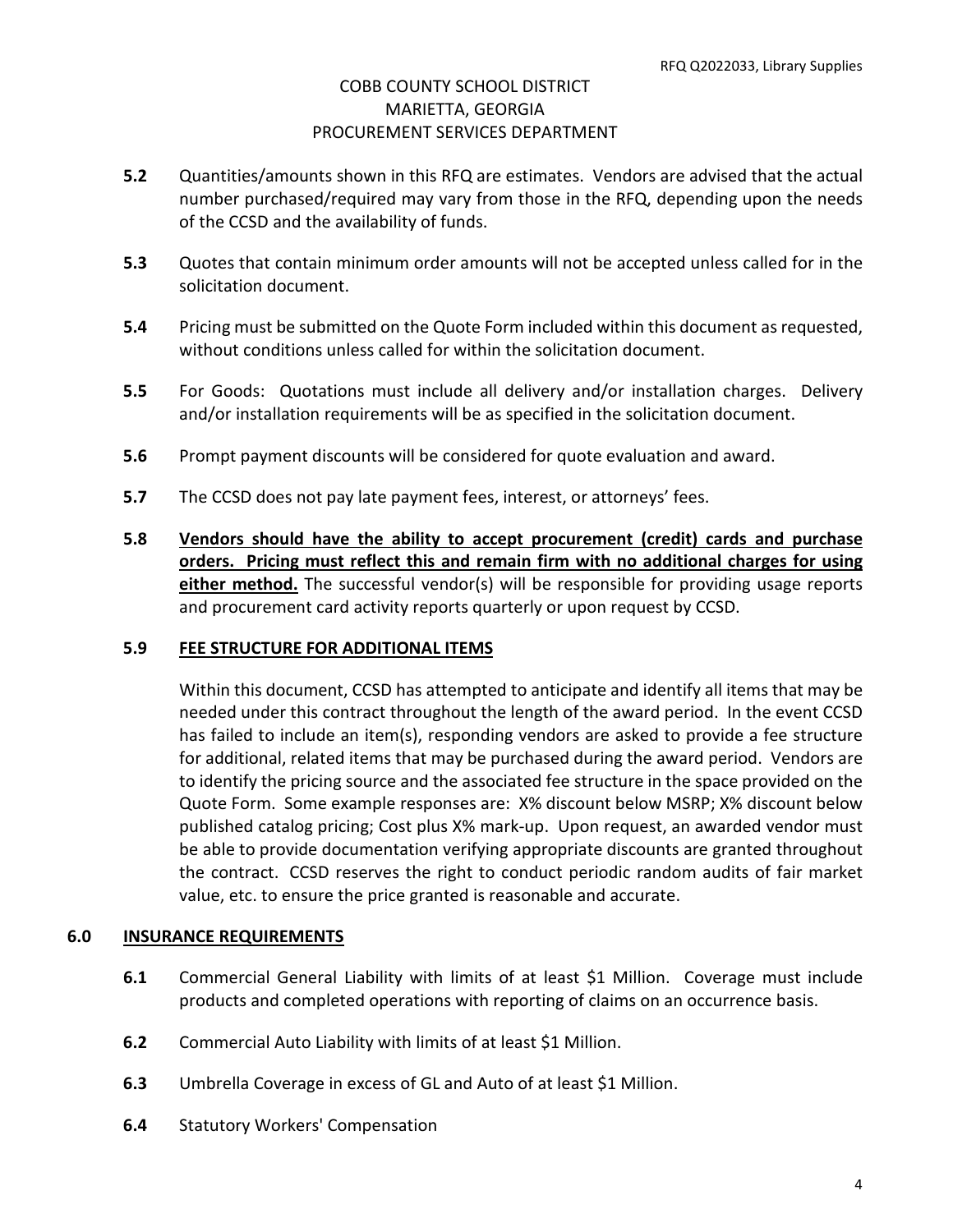- **6.5** Employer's Liability of at least \$100,000.00.
- **6.6** Vendor's insurance carrier must have financial size category of at least V.

Cobb County School District must be named as an additional insured on all applicable policies. The insurance carriers should be licensed to do business in the state of Georgia. The carriers must have an AM Best rating of A- or higher.

#### **Please Note:**

- Signing of Acknowledgement and Agreement signifies that the vendor complies with insurance requirements as specified.
- Proof of Insurance is not required with submission of the quote but must be available upon request (including during the evaluation process). CCSD will require proof of insurance before issuance of Award Letter/Contract.
- Vendor may choose to include proof of insurance with submission of quote to expedite the evaluation process and issuance of an award to the successful vendor.
- Alternate coverage may be evaluated and accepted prior to award.
- After notification of pending award, a vendor not including proof of insurance with their quote will be given not more than five (5) business days (including the day of notification) to provide proof or the quote will be deemed non-responsive.

## **7.0 ESCALATION/DE-ESCALATION CLAUSE**

All prices offered shall be firm against any increase for one (1) year from the effective date of the contract. Before renewal, CCSD may entertain a request for escalation in accordance with the most recently published **Producer Price Index** at the time of the request. For this section, **PPI Index WPU3311, Publishing sales, excluding software,** as published by the United States Department of Labor, Bureau of Labor Statistics will be the benchmark. CCSD reserves the right to accept or reject the request for a price increase and, if appropriate, to utilize other resources in evaluating escalation requests. CCSD may entertain a request for escalation during the contract period if the current market conditions and prices at the time of the request have changed significantly. Documentation may be requested by CCSD that provides detailed information about the change in market conditions and prices. If the price change is approved, the price will remain firm for **365** days from the date of the increase unless otherwise stated in the renewal award letter. This clause also enables CCSD to seek de-escalation based on the same cited index, terms, and other resources.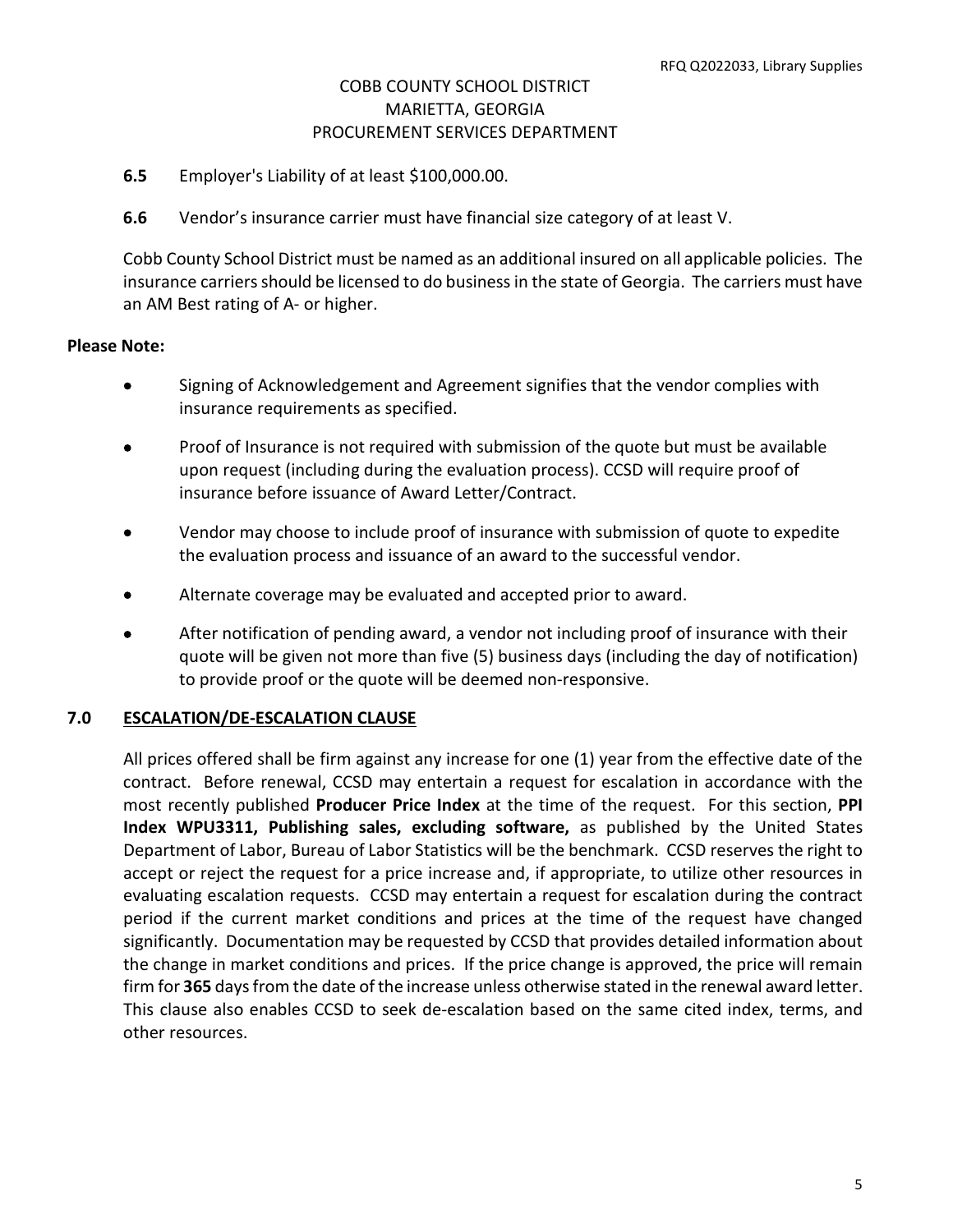#### **AWARDS**

- **7.1** Award will be made to the lowest responsive and responsible vendor meeting specifications and requirements. This is the vendor who submits the lowest price, whose quote meets the specifications, terms, and conditions outlined in the RFQ, and who is clearly capable of delivering the products or services specified. Therefore, the lowest responsible vendor will not always be the vendor who has submitted the lowest monetary quote.
- **7.2** The CCSD reserves the right to accept or reject any part of a submitted quotation, to accept the entire quote from one vendor, to accept portions of the quote from several vendors, or to reject all quotations submitted or waive any minor irregularity. The CCSD reserves the right to consider current and past experience with a vendor and to award in the best interest of the CCSD. The CCSD reserves the right to award by line item, to more than one vendor, and/or to award by group or any combination thereof.
- **7.3** The award for this contract will/may be made to multiple vendors. All purchases and services under this contract are on an as-needed basis. No quantities or vendor purchases are guaranteed.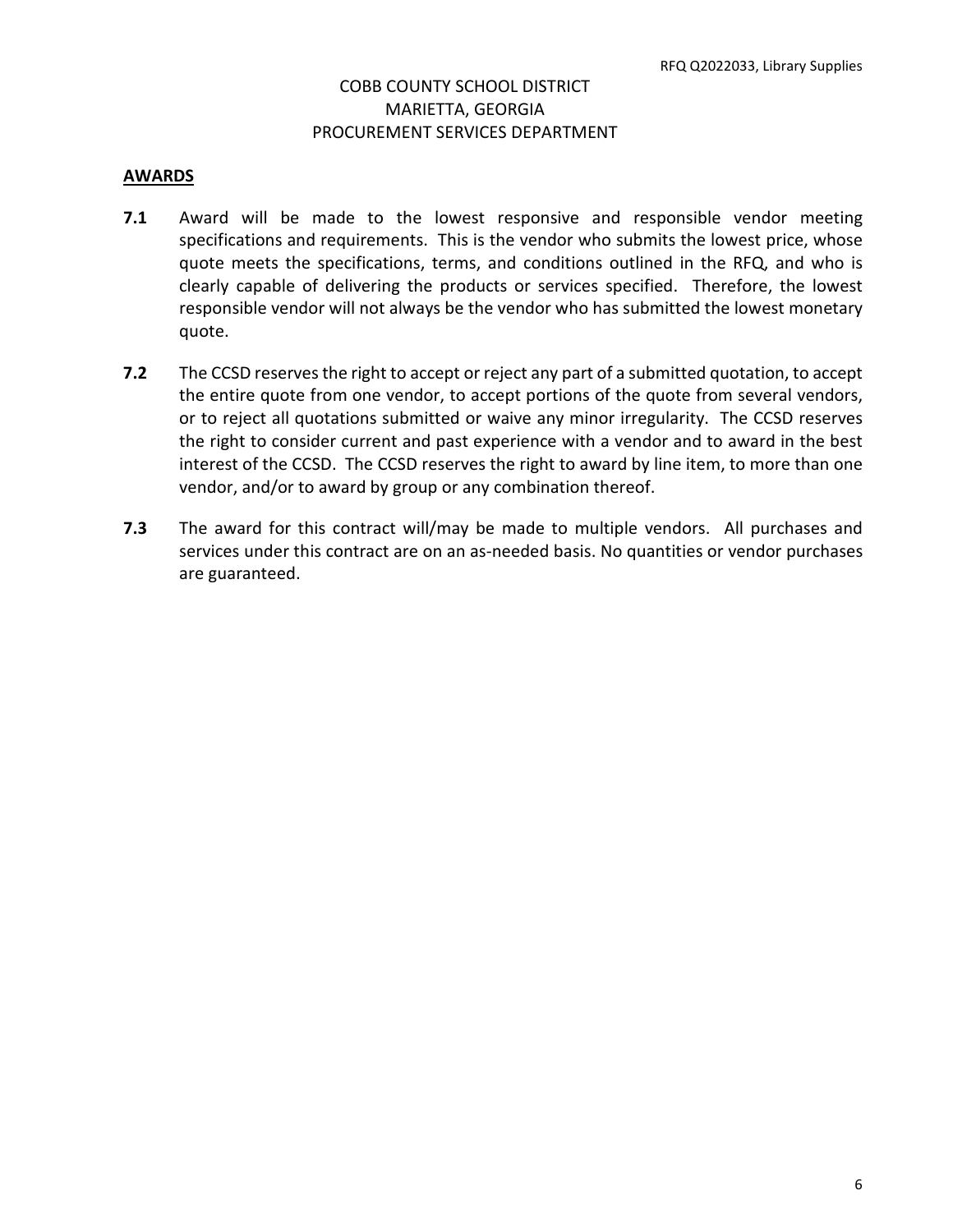# COBB COUNTY SCHOOL DISTRICT MARIETTA, GEORGIA PROCUREMENT SERVICES DEPARTMENT GEORGIA SECURITY & IMMIGRATION COMPLIANCE ACT DOCUMENTS

# **Determine how to comply with the GA Security & Immigration Compliance Act**

This section of the Agreement is related to the Georgia Security and Immigration Compliance Act, O.C.G.A. § 13-10-90 *et seq*. The chart below may assist the Contractor in determining which affidavit(s) must be provided as a provision of entering into this Agreement. If in doubt as to whether a document should be completed and submitted, it is recommended that the Contractor submit the information.

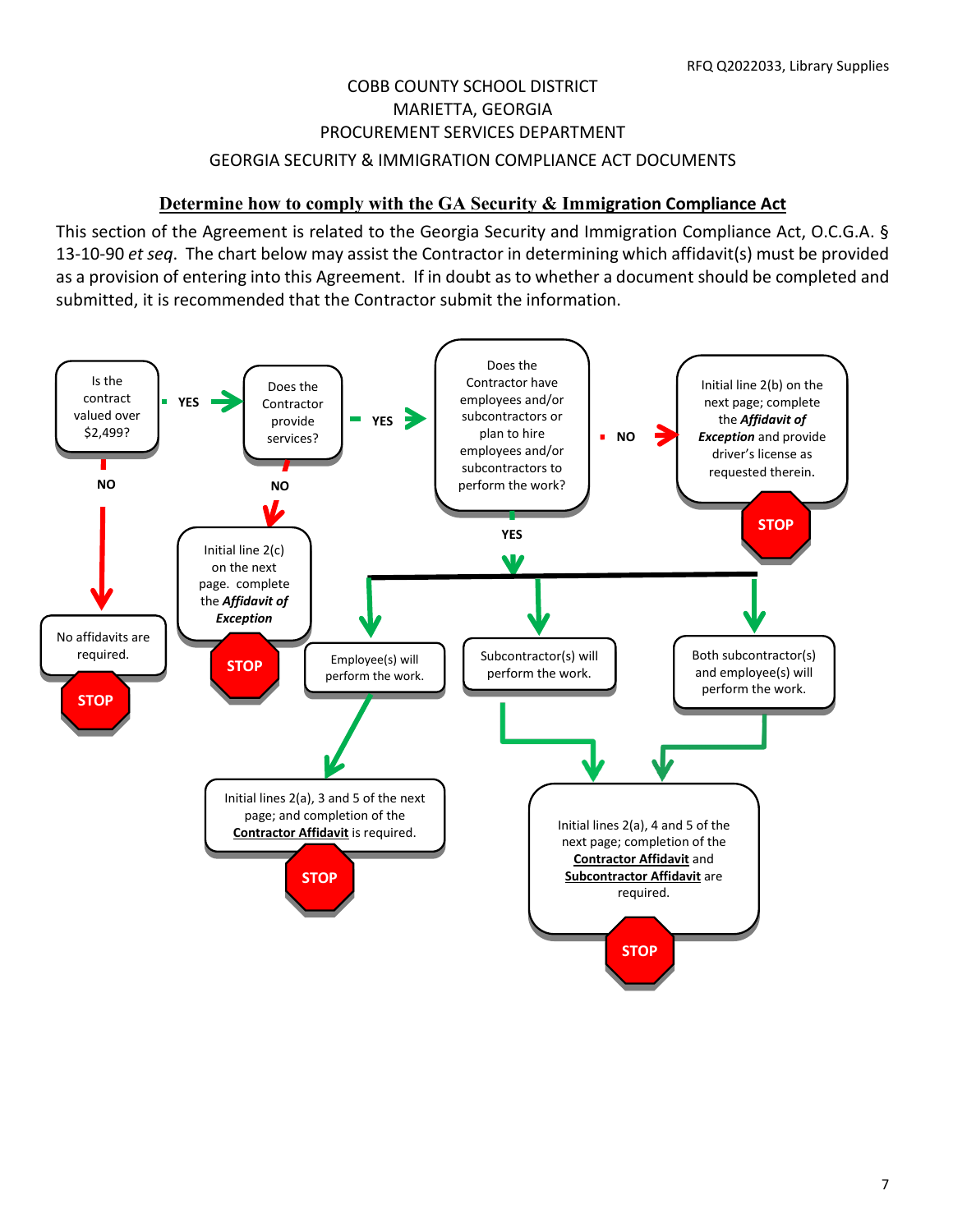#### GEORGIA SECURITY & IMMIGRATION COMPLIANCE ACT DOCUMENTS

#### **GEORGIA SECURITY AND IMMIGRATION COMPLIANCE ACT OF 2006, AS AMENDED BY THE ILLEGAL IMMIGRATION REFORM ACT OF 2011, OCGA 13-10-90, ET SEQ.**

#### **TO ALL PROSPECTIVE CONTRACTORS:**

**If you are providing services to the Cobb County School District, this completed document, as well as the applicable Georgia Security and Immigration Compliance forms and affidavits referenced herein must be completed, signed, notarized, and submitted with your bid, proposal, quote, or contract.**

- 1) The Cobb County School District shall comply with the Georgia Security and Immigration Compliance Act, as amended, O.C.G.A. § 13-10-90 *et seq.*
- 2) In order to ensure compliance with the Immigration Reform and Control Act of 1986 (IRCA), P.L. 99-603 and the Georgia Security and Immigration Compliance Act of 2006, as amended by the Illegal Immigration Reform Act of 2011, O.C.G.A. § 13-10-90 *et seq.* (collectively the "Act") the contractor ("Contractor") **MUST INITIAL** the statement applicable to Contractor below:
	- (a) *(Initial here)* Contractor represents and warrants that Contractor has registered a[t https://e-verify.uscis.gov/enroll/](https://e-verify.uscis.gov/enroll/) to verify information of all new employees in order to comply with the Act; is authorized to use and uses the federal authorization program; and will continue to use the authorization program throughout the contract period. Contractor further represents, warrants and agrees that it shall execute and return any and all affidavits required by the Act and the rules and regulations issued by the Georgia Department of Labor as set forth at Rule 300-10-1-.01 *et seq. in accordance with the terms thereof*; **(Complete and submit the Contractor Affidavit and Agreement);** OR
	- (b) *(Initial here*) The Contractor is a sole proprietor with no employees, subcontractors, or sub-subcontractors, and it will not use or hire employees, subcontractors, or sub-subcontractors for any work performed for the District under the contract. **This requires submission of a Georgia driver's license or a license from an approved state. (Complete and submit the Affidavit of Exception)**; OR
	- (c) *(Initial here)* The Contractor will provide **goods only** to the District and will not render any services to the District. If your company provides goods along with ancillary services, such as maintenance, repairs, help desk support, customer support, technological support, or any other ancillary services, your company cannot file an Affidavit of Exception and must register with E-Verify. **(Complete and submit the Affidavit of Exception);** OR
	- (d) *(Initial here)* The Contractor is a foreign company and the work performed under the contract will be done in a foreign country by residents of that country. Contractor must comply with any other laws required to perform services in the United States, including but not limited to having an appropriate visa. **(Complete and submit the Affidavit of Exception)**; OR
	- (e) *(Initial here)* The Contractor is an individual who is licensed pursuant to Official Code of Georgia Title 26 or Title 43, or by the State Bar of Georgia; whose license is in good standing, and the Contractor is the individual who will be performing the services under the contract. **(Complete and submit the Affidavit of Exception)**
- 3) *(Initial here)* **Contractor will not employ or contract with any subcontractor** in connection with a covered contract unless the subcontractor is registered, is authorized to use, and uses the federal work authorization program and provides Contractor with all affidavits required by the Act and the rules and regulations issued by the Georgia Department of Labor as set forth at Rule 300-10- 1-.01 *et seq.*
- 4) *(Initial here)* Contractor covenants and agrees that, *if Contractor employs or contracts with any subcontractor* in connection with the covered contract under the Act and DOL Rule 300-10-1-.02, then in such event Contractor will secure from each subcontractor at the time of the subcontract, the subcontractor's name and address, the employer identification number/taxpayer identification number applicable to the subcontractor; the date the authorization to use the federal work authorization program was granted to subcontractor; the subcontractor's attestation of the subcontractor's compliance with the Act and Georgia Department of Labor Rule 300-10-1-.2.; and the subcontractor's agreement not to contract with subcontractors unless the subcontractor is registered, authorized to use, and uses the federal work authorization program; and provides subcontractor with all affidavits required by the Act and the rules and regulations issued by the Georgia Department of Labor as set forth at Rule 300-10-1-.01 *et seq.* **(Complete and submit the Subcontractor Affidavit and Agreement)**
- 5) *(Initial here)* Contractor agrees to provide the Cobb County School District with all affidavits of compliance as required by the Act and Georgia Department of Labor Rule 300-10-1-.02, 300-10-1-.03, 300-10-1-.07 and 300-10-1-.08 within five (5) business days of its receipt of any such documents.

#### **Company Name:**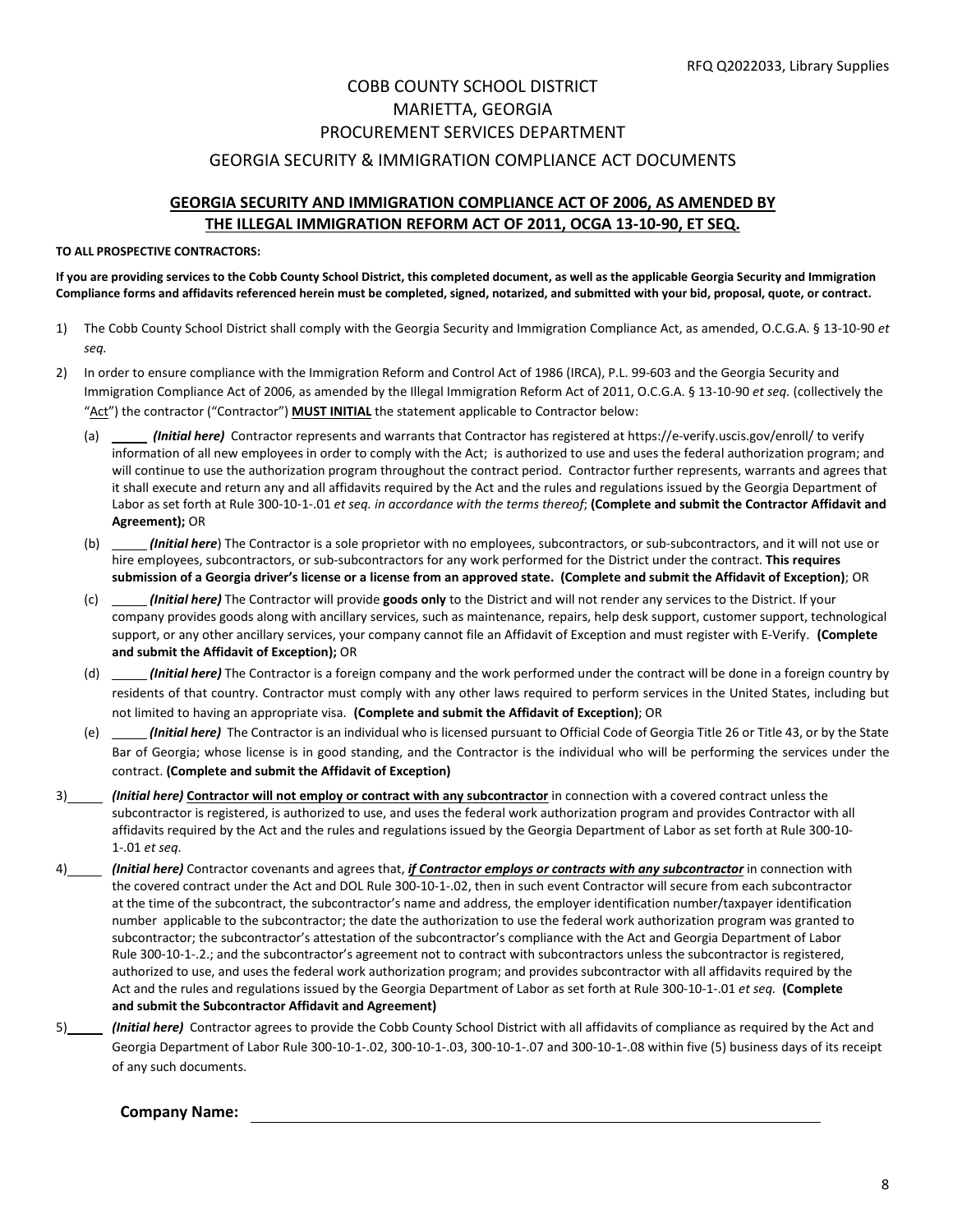# COBB COUNTY SCHOOL DISTRICT MARIETTA, GEORGIA PROCUREMENT SERVICES DEPARTMENT GEORGIA SECURITY & IMMIGRATION COMPLIANCE ACT DOCUMENTS

#### **CONTRACTOR AFFIDAVIT PROVIDED PURSUANT TO O.C.G.A. § 13-10-91(b)(1)**

The undersigned contractor ("Contractor") executes this Affidavit to comply with O.C.G.A § 13-10-91 related to any contract to which Contractor is a party that is subject to O.C.G.A. § 13-10-91 and hereby verifies its compliance with O.C.G.A. § 13-10-91, attesting as follows:

- a) The Contractor has registered with, is authorized to use and uses the federal work authorization program commonly known as E-Verify, or any subsequent replacement program;
- b) The Contractor will continue to use the federal work authorization program throughout the contract period, including any renewal or extension thereof;
- c) The Contractor will notify public employer Cobb County School District in the event the Contractor ceases to utilize the federal work authorization program during the contract period, including renewals or extensions thereof;
- d) The Contractor understands that ceasing to utilize the federal work authorization program constitutes a material breach of contract;
- e) The Contractor will contract for the performance of services in satisfaction of such contract only with subcontractors who present an affidavit to the Contractor with the information required by O.C.G.A. § 13-10-91(a), (b), and (c);
- f) The Contractor acknowledges and agrees that this Affidavit shall be incorporated into any contract(s) subject to the provisions of O.C.G.A. § 13-10- 91 for the project listed below to which Contractor is a party after the date hereof without further action or consent by Contractor; and
- g) Contractor acknowledges its responsibility to submit copies of any affidavits, drivers' licenses, and identification cards required pursuant to O.C.G.A. § 13-10-91 to public employer Cobb County School District within five (5) business days of receipt.

| <b>Federal Work Authorization</b><br><b>User Identification Number</b><br>(4 to 7 Digit Number) |                             |                          |  |
|-------------------------------------------------------------------------------------------------|-----------------------------|--------------------------|--|
| <b>Date of Authorization</b>                                                                    |                             |                          |  |
| <b>Name of Contractor</b>                                                                       |                             |                          |  |
| <b>Email Address</b>                                                                            |                             |                          |  |
| <b>Telephone Number</b>                                                                         |                             |                          |  |
| <b>Name of Public Employer</b>                                                                  | Cobb County School District |                          |  |
| I hereby declare under penalty of perjury that the foregoing is true and correct.               |                             |                          |  |
|                                                                                                 |                             |                          |  |
| Signature of Authorized Officer or Agent of Contractor                                          |                             |                          |  |
| Printed Name and Title of Authorized Officer or Agent                                           |                             |                          |  |
| NOTARY INFORMATION<br>Subscribed and Sworn before me this the ______ day of _____, 20_____.     |                             | Affix Notarial Seal Here |  |
|                                                                                                 |                             |                          |  |
| Notary Public Signature                                                                         |                             |                          |  |
|                                                                                                 |                             |                          |  |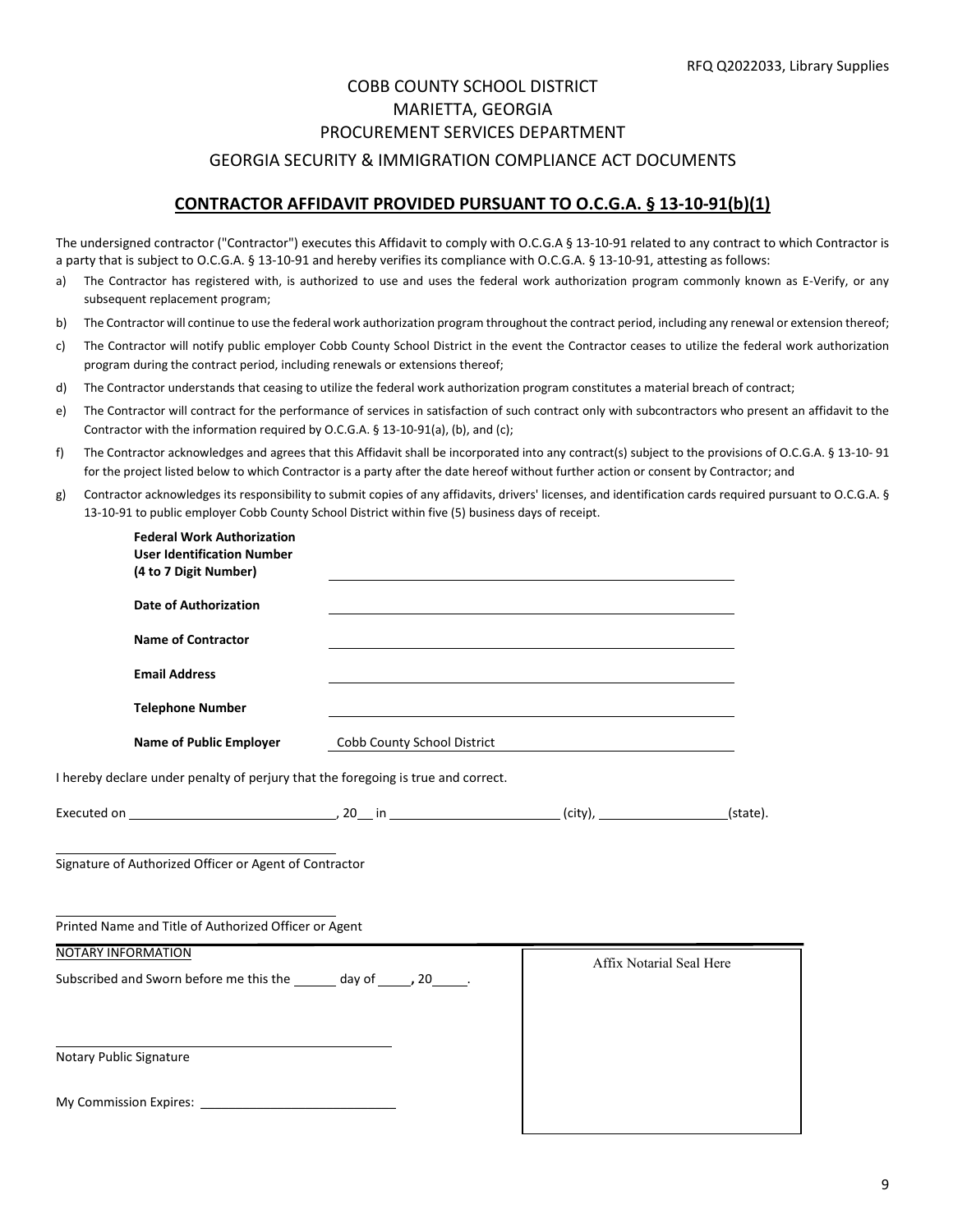# COBB COUNTY SCHOOL DISTRICT MARIETTA, GEORGIA PROCUREMENT SERVICES DEPARTMENT GEORGIA SECURITY & IMMIGRATION COMPLIANCE ACT DOCUMENTS

#### **SUBCONTRACTOR AFFIDAVIT PURSUANT TO O.C.G.A. § 13-10-91(b)(3)**

By executing this affidavit, the undersigned subcontractor verifies its compliance with O.C.G.A. § 13-10-91, stating affirmatively that the individual, firm or corporation which is engaged in the physical performance of services under a contract with  $($ name of contractor) on behalf of public employer Cobb County School District, has registered with, is authorized to use and uses the federal work authorization program commonly known as E-Verify, or any subsequent replacement program, in accordance with the applicable provisions and deadlines established in O.C.G.A. § 13-10-91. Furthermore, the undersigned subcontractor covenants that it will continue to use the federal work authorization program throughout the contract period, that the undersigned subcontractor will contract for the physical performance of services in the performance of such contract only with sub-subcontractors who present an affidavit to the subcontractor with the information required by O.C.G.A. § 13-10-91(b), and that the subcontractor shall forward notice of receipt of any sub-subcontractor's affidavit to the contractor and School District, together with a copy of such affidavit, within five (5) business days of its receipt of the same. If the undersigned subcontractor receives notice that a sub-subcontractor has received an affidavit from any other contracted sub-subcontractor, the undersigned subcontractor must forward, within five (5) business days of receipt, a copy of the notice, together with copies of such affidavits, to the contractor.

Subcontractor hereby attests that its federal work authorization user identification number and date of authorization are as follows:

| Federal Work Authorization                                                        |                             |                                                                                                                  |  |
|-----------------------------------------------------------------------------------|-----------------------------|------------------------------------------------------------------------------------------------------------------|--|
| <b>User Identification Number</b>                                                 |                             |                                                                                                                  |  |
| <b>Date of Authorization</b>                                                      |                             |                                                                                                                  |  |
| <b>Name of Subcontractor</b>                                                      |                             |                                                                                                                  |  |
| <b>Email Address</b>                                                              |                             | and the control of the control of the control of the control of the control of the control of the control of the |  |
| <b>Telephone Number</b>                                                           |                             |                                                                                                                  |  |
| <b>Name of Public Employer</b>                                                    | Cobb County School District |                                                                                                                  |  |
| I hereby declare under penalty of perjury that the foregoing is true and correct. |                             |                                                                                                                  |  |
|                                                                                   |                             |                                                                                                                  |  |
| Signature of Authorized Officer or Agent of Subcontractor                         |                             |                                                                                                                  |  |
| Printed Name and Title of Authorized Officer or Agent                             |                             |                                                                                                                  |  |
| <b>NOTARY INFORMATION</b>                                                         |                             | Affix Notarial Seal Here                                                                                         |  |
| Subscribed and Sworn before me this the _______ day of ___________, 20______.     |                             |                                                                                                                  |  |
|                                                                                   |                             |                                                                                                                  |  |
| Notary Public Signature                                                           |                             |                                                                                                                  |  |
|                                                                                   |                             |                                                                                                                  |  |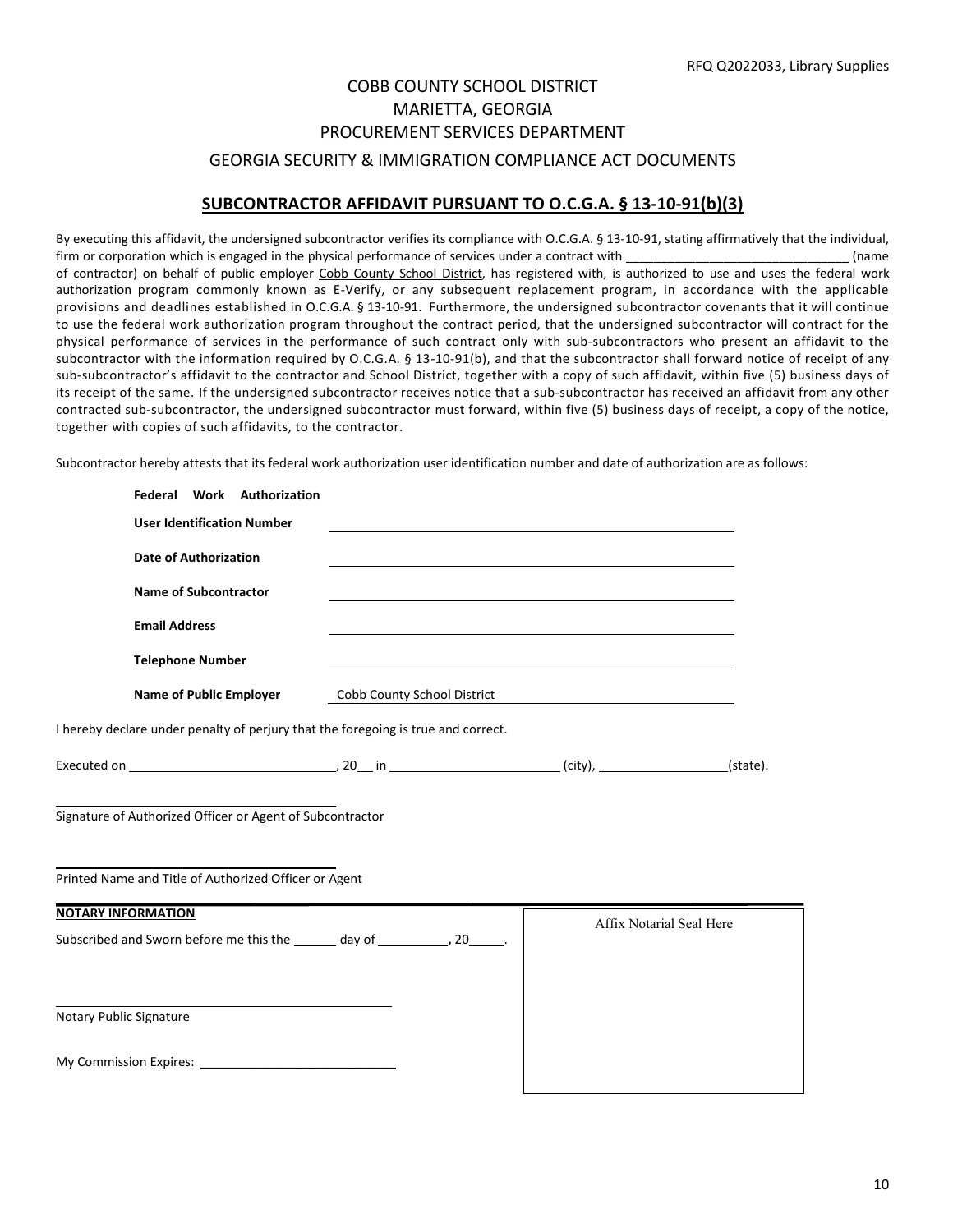#### GEORGIA SECURITY & IMMIGRATION COMPLIANCE ACT DOCUMENTS

#### **AFFIDAVIT OF EXCEPTION PURSUANT TO O.C.G.A. § 13-10-91(b)(5)**

The undersigned, in connection with a proposed contract or subcontract with the Cobb County School District (the "School District") for the physical performance of service in the State of Georgia (the "Contract"), hereby affirms and certifies under penalties of perjury that:

- (a) I am a sole proprietor.
- (b) I do not employ any other persons.
- (c) I do not intend to hire any employees to perform the Contract.
- (d) A true, correct and complete copy of my state issued driver's license or state issued identification card is attached hereto.
- (e) If at any time hereafter I determine that I will need to hire employees to satisfy or complete the physical performance of services under the Contract, then *before* hiring any employees, I will:
	- (i.) Immediately notify the School District and all higher tier contractors (if any) in writing; and
	- (ii.) Register with, participate in and use, a federal work authorization program operated by the United States Department of Homeland Security or any equivalent federal work authorization program operated by the United States Department of Homeland Security to verify information of newly hired employees, pursuant to the Immigration Reform and Control Act of 1986, P.L. 99-603, in accordance with the applicability provisions and deadlines established in O.C.G.A. § 13-10-90; and
	- (iii.) Provide the School District with all affidavits required by O.C.G.A. § 13-10-90 *et seq*. and Georgia Department of Labor Rule 300- 10-1-.01 *et seq*.; OR
- (f) The Contractor will provide **goods only** to the District and will not render any services to the District. If your company provides goods along with ancillary services, such as maintenance, repairs, help desk support, customer support, technological support, or any other ancillary service, your company cannot file an Affidavit of Exception and must register with E-Verify**;** OR
- (g) The Contractor is a foreign company, and the work performed under the contract will be done in a foreign country by residents of that country; OR
- (h) The Contractor is an individual who is licensed pursuant to Official Code of Georgia Title 26 or Title 43, or by the State Bar of Georgia; whose license is in good standing, and the Contractor is the individual who will be performing the services under the contract.

Print Company Name / Name of Sole Proprietor

 $\overline{\phantom{0}}$ 

| BY: Signature of Authorized Officer/Agent of Company/Sole Proprietor                          | Date                     |
|-----------------------------------------------------------------------------------------------|--------------------------|
| <b>NOTARY INFORMATION</b><br>Subscribed and Sworn before me this the day of the set of 20 set | Affix Notarial Seal Here |
| Notary Public Signature                                                                       |                          |
|                                                                                               |                          |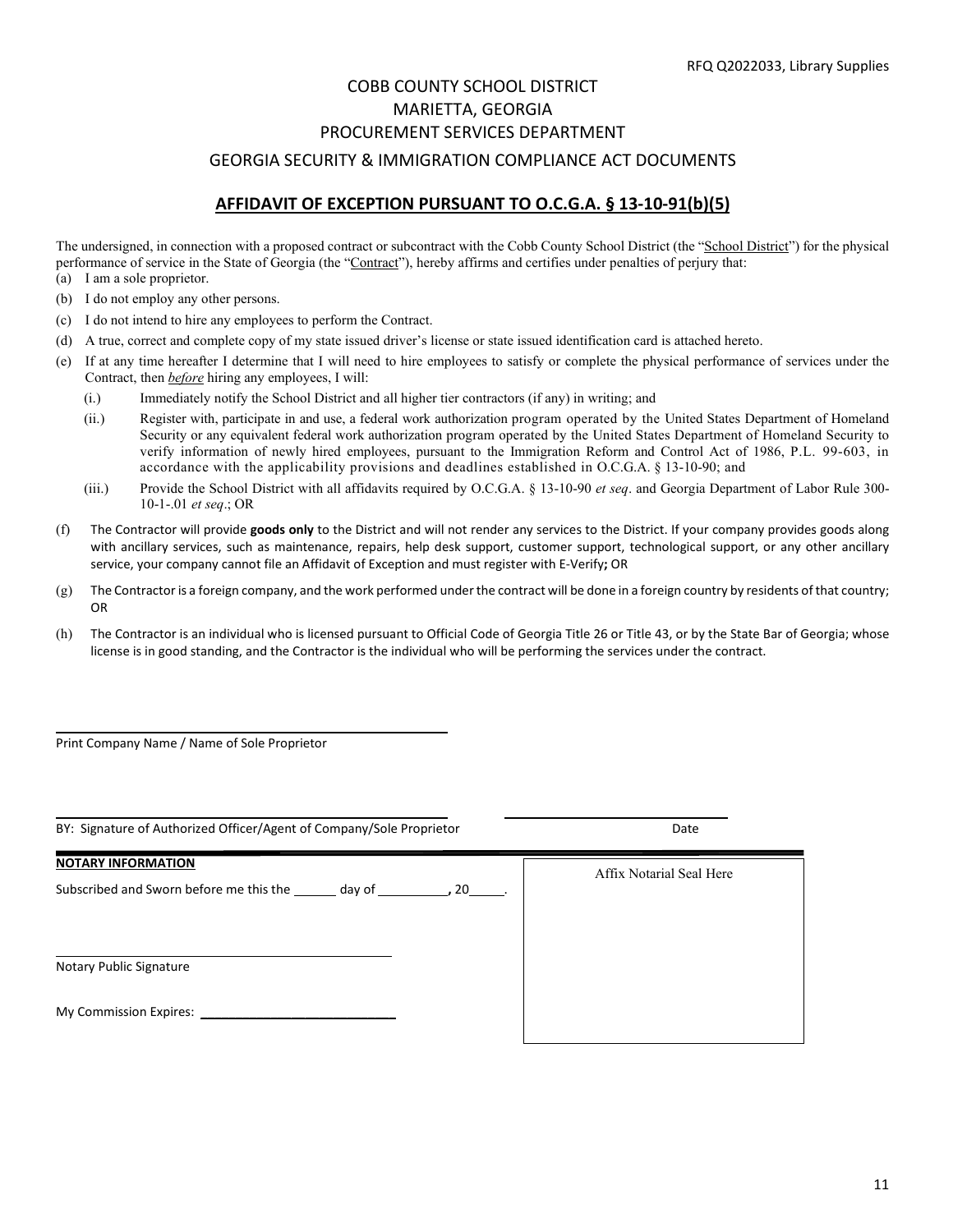# COBB COUNTY SCHOOL DISTRICT MARIETTA, GEORGIA PROCUREMENT SERVICES DEPARTMENT DISCLOSURE OF LOBBYING ACTIVITIES

#### **INSTRUCTIONS FOR COMPLETION OF SF-LLL, DISCLOSURE OF LOBBYING ACTIVITIES**

This disclosure form shall be completed by the reporting entity, whether subawardee or prime federal recipient, at the initiation or receipt of a covered federal action, or a material change to a previous filing pursuant to Title 31 U.S.C. Section 1352. The filing of a form is required for each payment or agreement to make payment to any lobbying entity for influencing or attempting to influence an officer or employee of any agency, a member of Congress, an officer or employee of Congress, or an employee of a member of Congress in connection with a covered federal action. Complete all items that apply for both the initial filing and material change report. Refer to the implementing guidance published by the Office of Management and Budget for additional information.

- 1. Identify the type of covered federal action for which lobbying activity is and/or has been secured to influence the outcome of a covered federal action.
- 2. Identify the status of the covered federal action.
- 3. Identify the appropriate classification of this report. If this is a follow-up report caused by a material change to the information previously reported, enter the year and quarter in which the change occurred. Enter the date of the last previously submitted report by this reporting entity for this covered federal action.
- 4. Enter the full name, address, city, state and zip code of the reporting entity. Include congressional district, if known. Check the appropriate classification of the reporting entity that designates if it is, or expects to be, a prime or subaward recipient. Identify the tier of the subawardee, e.g., the first subawardee of the prime is the first tier. Subawards include but are not limited to subcontracts, subgrants and contract awards under grants.
- 5. If the organization filing the report in Item 4 checks "subawardee", then enter the full name, addressee, city, state and zip code of the prime federal recipient. Include congressional district, if known.
- 6. Enter the name of the federal agency making the award or loan commitment. Include at least one organizational level below agency name, if known. For example, Department of Transportation, United States Coast Guard.
- 7. Enter the federal program name or description for the covered federal action (Item 1). If known, enter the full Catalog of Federal Domestic Assistance (CFDA) number for grant, cooperative agreements, loans, and loan commitments.
- 8. Enter the most appropriate federal identifying number available for the federal action identified in Item 1 (e.g., Request for Proposal (RFP) number; Invitation for Bid (IFB) number; grant announcement number; the contract, grant, or loan award number; the application proposal control number assigned by the federal agency). Include prefixes, e.g., "RFP-DE-90-001."
- 9. For a covered federal action where there has been an award or loan commitment by the federal agency, enter the federal amount of the award/loan commitment for the prime entity identified in Item 4 or 5.
- 10. (a) Enter the full name, address, city, state and zip code of the lobbying entity engaged by the reporting entity identified in Item 4 to influence the covered federal action.

(b) Enter the full names of the individual(s) performing services and include full address if different from 10(a). Enter last name, first name, and middle initial.

- 11. Enter the amount of compensation paid or reasonably expected to be paid by the reporting entity (Item 4) to the lobbying entity (Item 10). Indicate whether the payment has been made (actual) or will be made (planned). Check all boxes that apply. If this is a material change report, enter the cumulative amount of payment made or planned to be made.
- 12. Check the appropriate box(es). Check all boxes that apply. If payment is made through an in-kind contribution, specify the nature and value of the in-kind payment.
- 13. Check the appropriate box(es). Check all boxes that apply. If other, specify nature.
- 14. Provide a specific and detailed description of the services that the lobbyist has performed, or will be expected to perform, and the date(s) of any services rendered. Include all preparatory and related activity, not just time spent in actual contact with federal officials. Identify the federal official(s) or employee(s) contacted or the officer(s), employee(s), or member(s) of Congress that were contacted.
- 15. Check whether or not a Continuation Sheet(s) is attached.
- 16. The certifying official shall sign and date the form, print his/her name, title, and telephone number.

Public reporting burden for this collection of information is estimated to average 30 minutes per response, including time for reviewing instructions, searching existing data sources, gathering and maintaining the data needed, and completing and reviewing the collection of information. Send comments regarding the burden estimate or any other aspect of this collection of information, including suggestions for reducing this burden, to the Office of Management and Budget, Paperwork Reduction Project (0348-0046), Washington, D.C. 20503.

FORM (Rev. 5/17)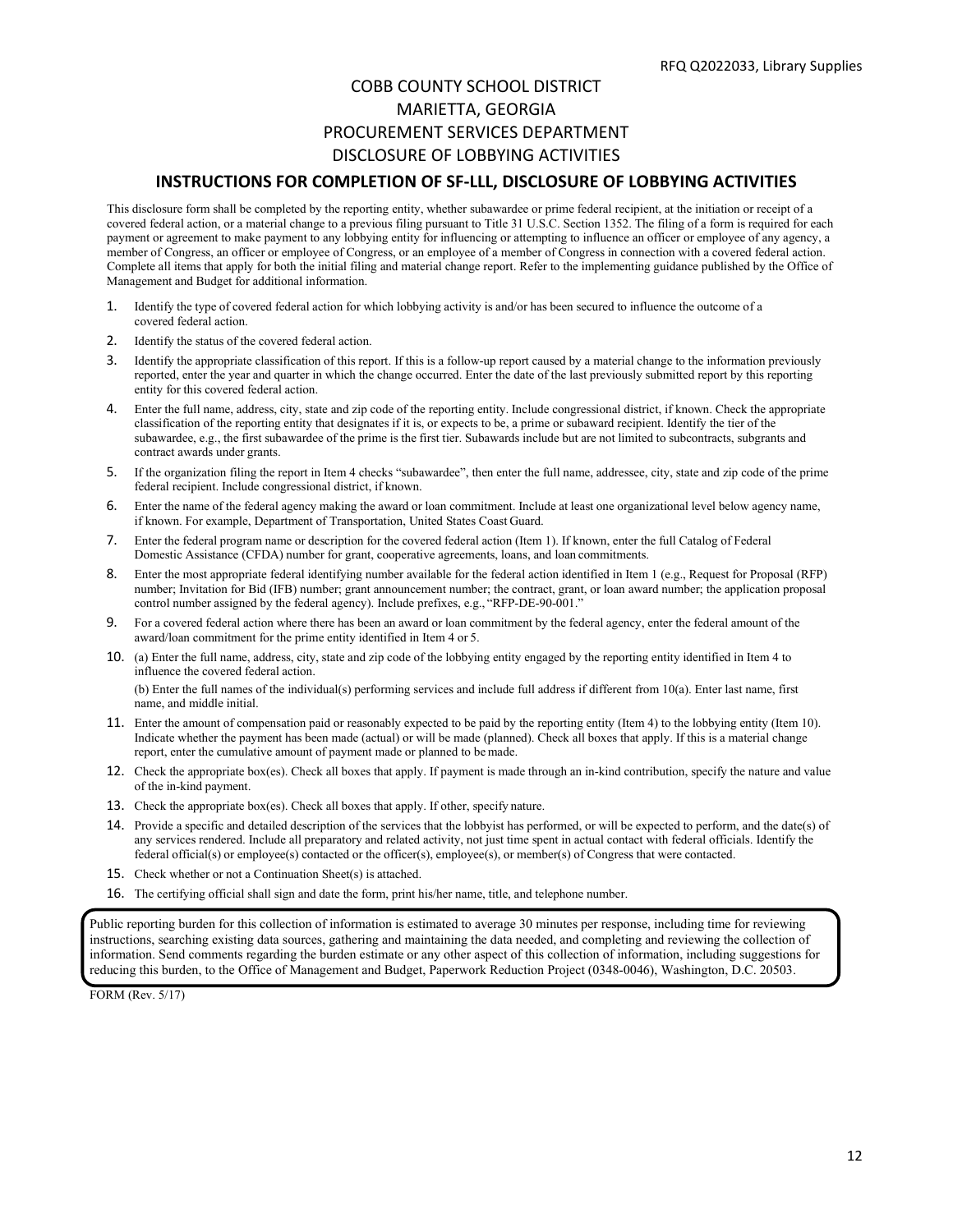# COBB COUNTY SCHOOL DISTRICT MARIETTA, GEORGIA PROCUREMENT SERVICES DEPARTMENT DISCLOSURE OF LOBBYING ACTIVITIES

Approved by OMB 0348-0046

|  |  |  | Complete this form to disclose lobbying activities pursuant to 31 U.S.C. 1352 |  |  |  |
|--|--|--|-------------------------------------------------------------------------------|--|--|--|
|--|--|--|-------------------------------------------------------------------------------|--|--|--|

|     | (See bottom for public burden disclosure.)                                                                                                                                       |                                   |                                                                          |  |
|-----|----------------------------------------------------------------------------------------------------------------------------------------------------------------------------------|-----------------------------------|--------------------------------------------------------------------------|--|
|     | <b>Status of Federal Action:</b><br><b>Type of Federal Action:</b><br>2.<br>bid/offer/application<br>Contract<br>а.<br>a.                                                        |                                   | 3.<br><b>Report Type:</b><br>initial filing<br>a.                        |  |
|     | b.<br>initial award<br>grant<br>b.                                                                                                                                               |                                   | material change<br>b.                                                    |  |
|     | cooperative agreement<br>post-award<br>$\mathbf{c}.$<br>c.                                                                                                                       |                                   |                                                                          |  |
|     | d.<br>loan                                                                                                                                                                       |                                   | For Material Change Only:                                                |  |
|     | loan guarantee<br>e.<br>f.<br>loan insurance                                                                                                                                     |                                   | quarter<br>year<br>date of last report                                   |  |
|     |                                                                                                                                                                                  |                                   |                                                                          |  |
| 4.  | Name and Address of Reporting Entity:                                                                                                                                            | 5.                                | If Reporting Entity in No. 4 is a Subawardee, Enter Name and             |  |
|     | Prime<br>Subawardee                                                                                                                                                              | <b>Address of Prime:</b>          |                                                                          |  |
|     | Tier ______, if known:                                                                                                                                                           |                                   |                                                                          |  |
|     |                                                                                                                                                                                  |                                   |                                                                          |  |
|     | <b>Congressional District</b> , if known:                                                                                                                                        | Congressional District, if known: |                                                                          |  |
| 6.  | <b>Federal Department/Agency:</b>                                                                                                                                                | 7.                                | <b>Federal Program Name/Description:</b>                                 |  |
|     |                                                                                                                                                                                  | NSLP                              | <b>SBP</b><br><b>SFSP</b><br><b>SMP</b><br><b>CACFP</b>                  |  |
|     |                                                                                                                                                                                  |                                   | Code of Federal Domestic Assistance (CFDA) Number, if applicable:        |  |
| 8.  | Federal Action Number, if known:                                                                                                                                                 | 9.                                | Award Amount, if known:                                                  |  |
|     |                                                                                                                                                                                  | S                                 |                                                                          |  |
|     | 10. a. Name and Address of Lobbying Entity                                                                                                                                       | b.                                | Individuals Performing Services (including address if different from No. |  |
|     | (if individual, last name, first name, Middle initial):                                                                                                                          | 10.a.                             |                                                                          |  |
|     |                                                                                                                                                                                  |                                   | (last name, first name, middle initial):                                 |  |
|     |                                                                                                                                                                                  |                                   |                                                                          |  |
|     |                                                                                                                                                                                  |                                   |                                                                          |  |
|     | (Attach Continuation Sheet(s) SF-LLL-A if necessary)                                                                                                                             |                                   |                                                                          |  |
|     | 11. Amount of Payment (check all that apply):                                                                                                                                    |                                   | 13. Type of Payment (check all that apply):                              |  |
|     | actual<br>\$<br>planned                                                                                                                                                          | a. retainer                       |                                                                          |  |
|     |                                                                                                                                                                                  |                                   | b. one-time fee                                                          |  |
|     | 12. Form of Payment (check all that apply):<br>a. cash                                                                                                                           | c. commission                     |                                                                          |  |
|     |                                                                                                                                                                                  |                                   | d. contingent fee                                                        |  |
|     | b. in-kind; specify: nature                                                                                                                                                      | e. deferred                       |                                                                          |  |
|     | value                                                                                                                                                                            | f. other, specify:                |                                                                          |  |
|     |                                                                                                                                                                                  |                                   |                                                                          |  |
| 14. | Brief description of Services Performed or to be Performed and Date(s) of Service, including officer(s), employee(s), or Member(s)                                               |                                   |                                                                          |  |
|     | contacted, for Payment indicated in 11:                                                                                                                                          |                                   |                                                                          |  |
|     |                                                                                                                                                                                  |                                   |                                                                          |  |
|     |                                                                                                                                                                                  |                                   |                                                                          |  |
|     | (attach Continuation Sheet(s) SF-LLL-A, if necessary)                                                                                                                            |                                   |                                                                          |  |
|     |                                                                                                                                                                                  |                                   |                                                                          |  |
|     | Yes<br>No<br>15. Continuation sheet(s) attached:                                                                                                                                 |                                   |                                                                          |  |
| 16. | Information requested through this form is authorized by title 31 U.S.C. section 1352.<br>This disclosure of lobbying activities is a material representation of fact upon which |                                   |                                                                          |  |
|     | reliance was placed by the tier above when this transaction was made or entered                                                                                                  | Signature:                        |                                                                          |  |
|     | into. This disclosure is required pursuant to 31 U.S.C. 1352. This information will be                                                                                           |                                   |                                                                          |  |
|     | reported to the Congress semi-annually and will be available for public inspection.                                                                                              | Print Name:                       |                                                                          |  |
|     | Any person who fails to file the required disclosure shall be subject to a civil penalty                                                                                         |                                   |                                                                          |  |
|     | of not less than \$10,000 and not more than \$100,000 for each such failure.                                                                                                     | Title:                            |                                                                          |  |
|     |                                                                                                                                                                                  |                                   |                                                                          |  |
|     |                                                                                                                                                                                  | Telephone No.:                    | Date:                                                                    |  |
|     | Federal Use Only:                                                                                                                                                                |                                   | Authorized for Local Reproduction<br>Standard Form - LLL                 |  |

FORM (Rev. 5/17)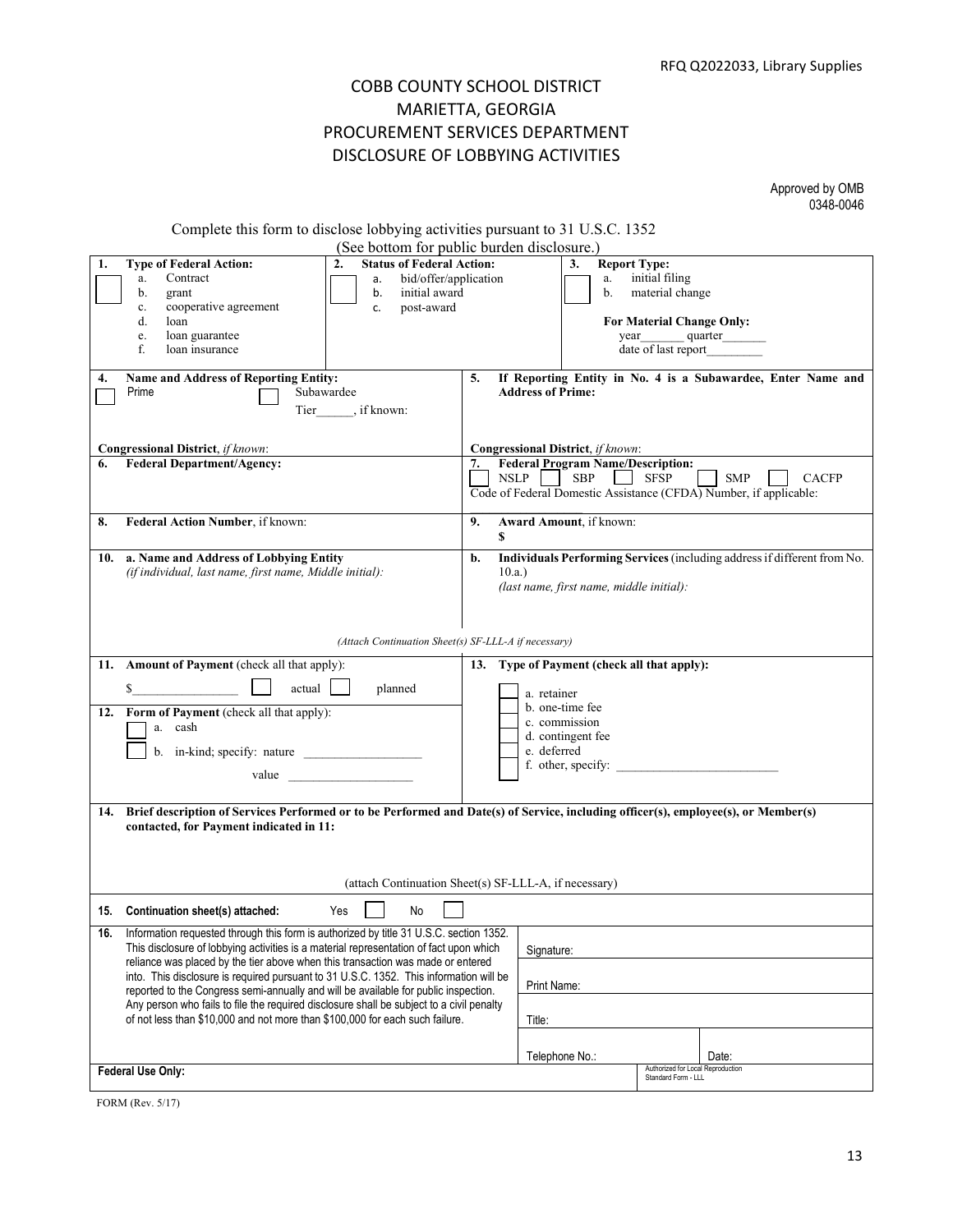#### **QUOTE FORM**

**Price:** Pricing must be provided on the form below in **the format requested**.

#### Vendor Name:

| Item#          | <b>Description</b>                                                                                                                                                                                                                                                                                                                                                                                                                                                                          | <b>Percentage Discount</b> |
|----------------|---------------------------------------------------------------------------------------------------------------------------------------------------------------------------------------------------------------------------------------------------------------------------------------------------------------------------------------------------------------------------------------------------------------------------------------------------------------------------------------------|----------------------------|
| $\mathbf{1}$   | <b>Catalog Discount for Library Supplies</b>                                                                                                                                                                                                                                                                                                                                                                                                                                                |                            |
| $\overline{2}$ | List any exceptions to the discount pricing:                                                                                                                                                                                                                                                                                                                                                                                                                                                |                            |
| 3              | List shipping policy, including freight charges per delivery:                                                                                                                                                                                                                                                                                                                                                                                                                               |                            |
| 4              | List return policy, including any re-stocking fees:                                                                                                                                                                                                                                                                                                                                                                                                                                         |                            |
| 5              | Per Section 5.9 of the Special Terms & Conditions, in the event CCSD<br>has failed to include an item(s), responding vendors are asked to<br>provide a fee structure for additional, related items that may be<br>purchased during the award period. Vendors are to identify the<br>pricing source and the associated fee structure in the space to the<br>right. Some example responses are: X% discount below MSRP; X%<br>discount below published catalog pricing; Cost plus X% mark-up. |                            |

Web address for on-line ordering: \_\_\_\_\_\_\_\_\_\_\_\_\_\_\_\_\_\_\_\_\_\_\_\_\_\_\_\_\_\_\_\_\_\_\_\_\_\_\_\_\_\_\_\_\_\_\_\_\_

Please indicate earliest possible delivery after receiving order: \_\_\_\_\_\_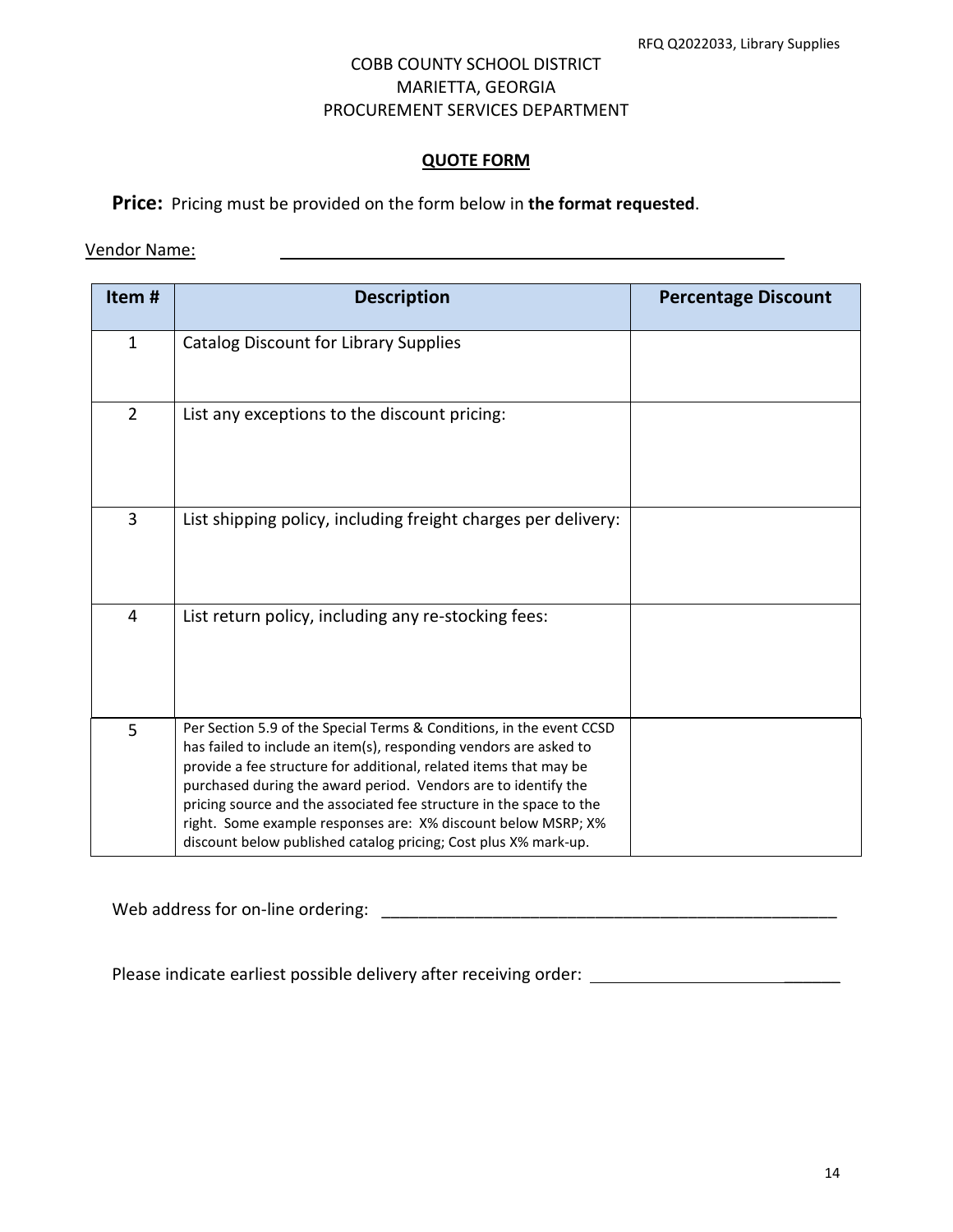# **VENDOR QUESTIONNAIRE**

#### **Company Name:**

1. Are any goods, excluding instructional materials or beverages for immediate consumption, purchased under this solicitation made in the State of Georgia? YES \_\_\_ NO \_\_\_ N/A

If yes, please identify by product name and provide written verification as required by School District. \_\_\_\_\_\_\_\_\_\_\_\_\_\_\_\_\_\_\_\_\_\_\_\_\_\_\_\_\_\_\_\_\_\_\_\_\_\_\_\_\_\_\_\_\_\_\_\_\_\_\_\_\_\_\_\_\_\_\_\_\_\_\_\_\_\_\_\_\_

2. Provide complete contact information for each of the following. If no information is provided below, the information on the Acknowledgement and Agreement Form will be used.

| <b>Service Representative</b>                                     |  | This person will be responsible for answering CCSD questions related to<br>products, billing issues, etc. during term of contract. |  |  |                   |               |      |                   |  |
|-------------------------------------------------------------------|--|------------------------------------------------------------------------------------------------------------------------------------|--|--|-------------------|---------------|------|-------------------|--|
| Company Name:                                                     |  |                                                                                                                                    |  |  |                   |               |      |                   |  |
| Address:                                                          |  |                                                                                                                                    |  |  |                   |               |      |                   |  |
| City:                                                             |  |                                                                                                                                    |  |  | State:            |               |      | Zip:              |  |
| <b>Contact Name:</b>                                              |  |                                                                                                                                    |  |  |                   |               |      |                   |  |
| Telephone:                                                        |  |                                                                                                                                    |  |  |                   |               | Fax: |                   |  |
| <b>Contact Email:</b>                                             |  |                                                                                                                                    |  |  |                   |               |      |                   |  |
| <b>Purchase Order Address</b>                                     |  |                                                                                                                                    |  |  |                   |               |      |                   |  |
| Address:                                                          |  |                                                                                                                                    |  |  |                   |               |      |                   |  |
| City:                                                             |  |                                                                                                                                    |  |  | State:            |               |      | Zip:              |  |
| <b>Contact Name:</b>                                              |  |                                                                                                                                    |  |  |                   |               |      |                   |  |
| Telephone:                                                        |  |                                                                                                                                    |  |  |                   | Fax:          |      |                   |  |
| <b>Contact Email:</b>                                             |  |                                                                                                                                    |  |  |                   |               |      |                   |  |
| Indicate whether purchase orders are to be sent via fax or email. |  |                                                                                                                                    |  |  |                   | $\Box$ Fax or | ⊔    | Email (preferred) |  |
| PO Fax:                                                           |  |                                                                                                                                    |  |  | PO Email Address: |               |      |                   |  |

#### **NOTE: An IRS W-9 form should be submitted with response.**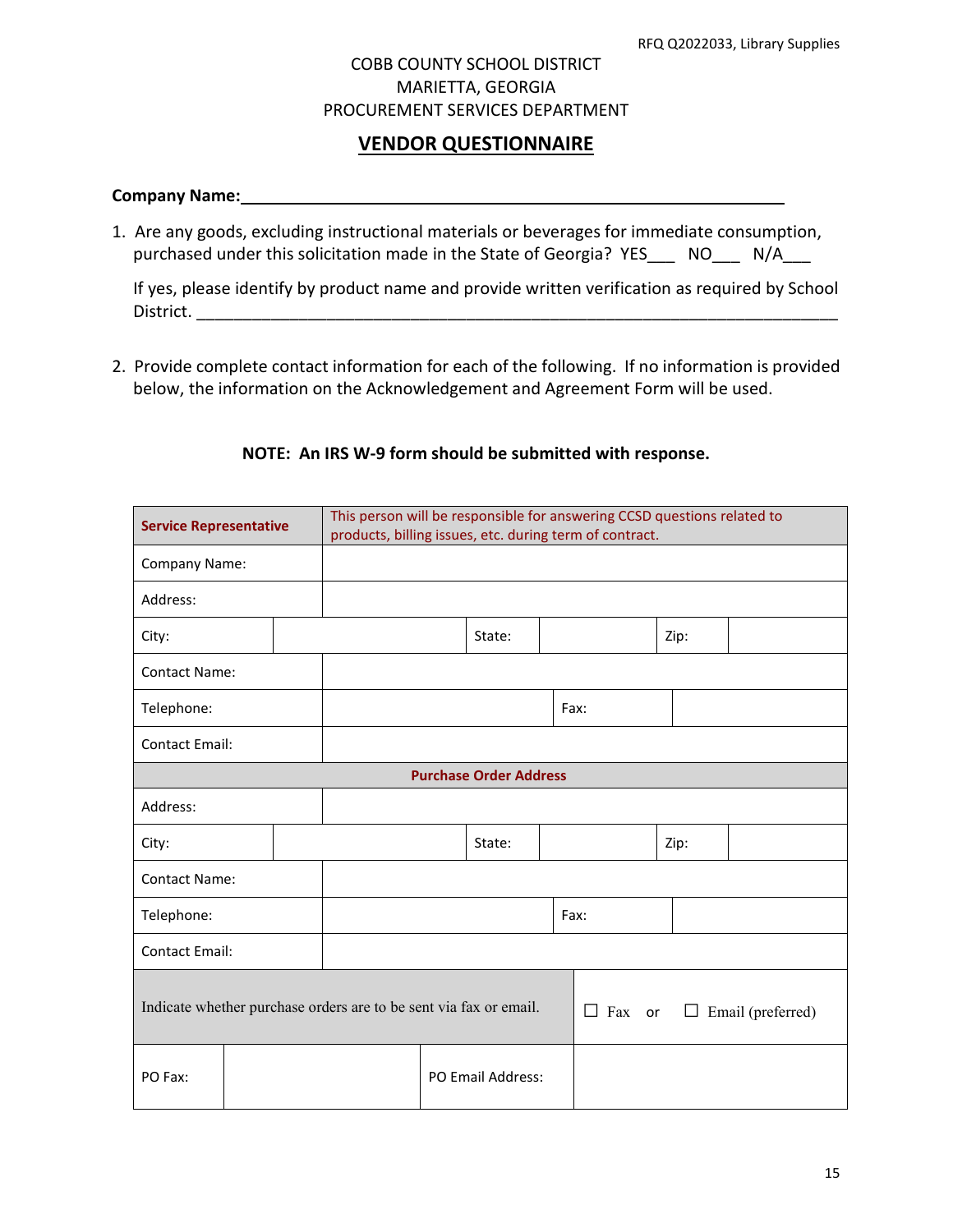| <b>Payment (Remit) Address</b>    |  |  |  |        |  |      |      |  |
|-----------------------------------|--|--|--|--------|--|------|------|--|
| Address:                          |  |  |  |        |  |      |      |  |
| City:                             |  |  |  | State: |  |      | Zip: |  |
| <b>Contact Name:</b>              |  |  |  |        |  |      |      |  |
| Telephone:                        |  |  |  |        |  | Fax: |      |  |
| <b>Contact Email:</b>             |  |  |  |        |  |      |      |  |
| Checks should be made payable to: |  |  |  |        |  |      |      |  |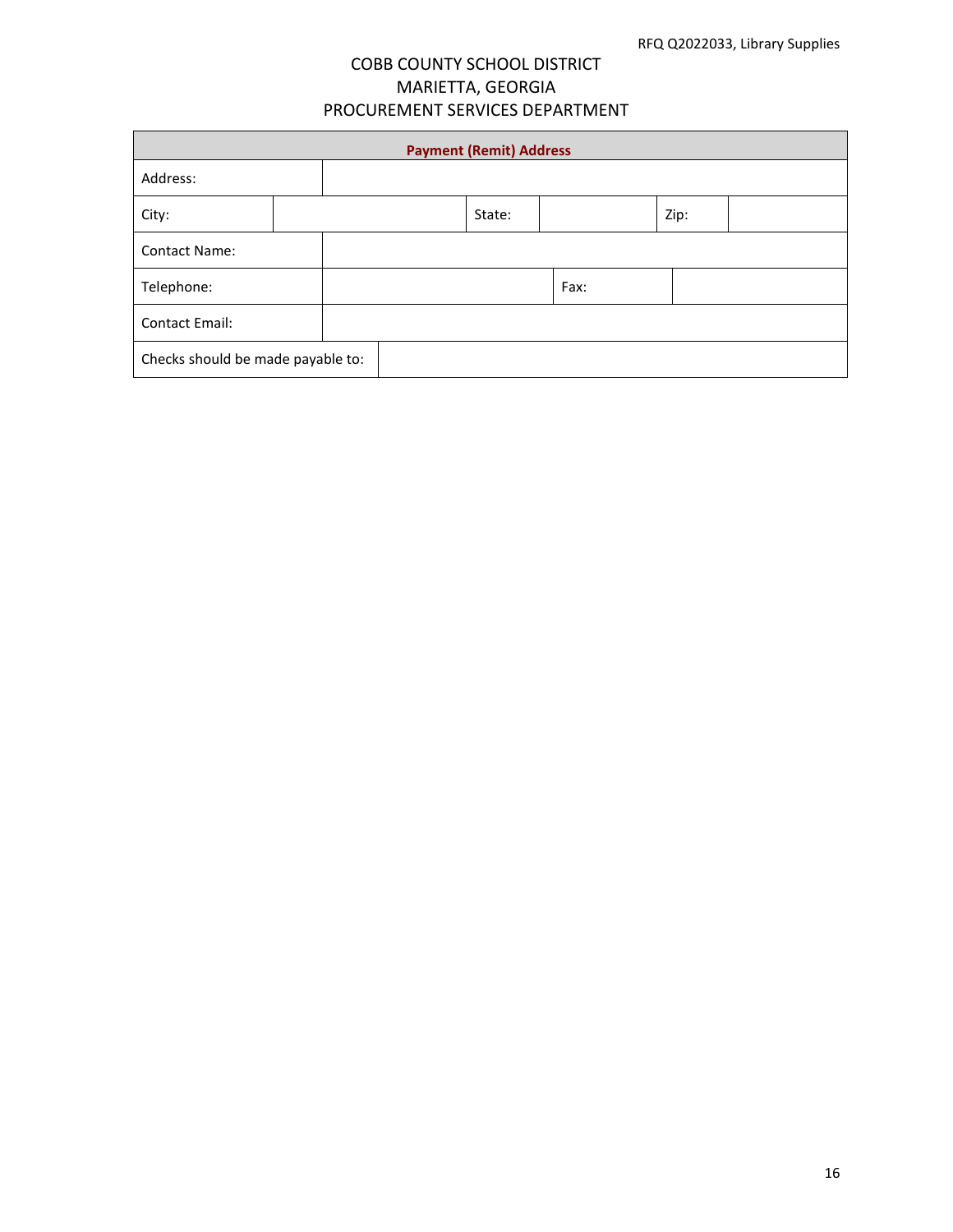#### CONFLICT OF INTEREST

#### ALL PROSPECTIVE VENDORS PLEASE READ CAREFULLY

Please refer to Board Policy BHA, Conflict of Interest, located on the Cobb County School District website at [www.cobbk12.org](http://www.cobbk12.org/) select **Menu**, then select **Board,** then select **Policies and Rules,**  then select **Section B** and choose **BHA.**

Any conflict with Board policy and/or administrative rules must be disclosed at the time of bid submission.

# BOARD MEMBERS: David Chastain, Chairman David Banks, Vice Chairman Charisse Davis Dr. Jaha Howard Leroy Tre' Hutchins Randy Scamihorn

Brad Wheeler

#### EXECUTIVE CABINET:

Chris Ragsdale, Superintendent Dr. Kevin Daniel John Floresta Sherri Hill

Brad Johnson

Jennifer Lawson

Marc Smith

Keeli Bowen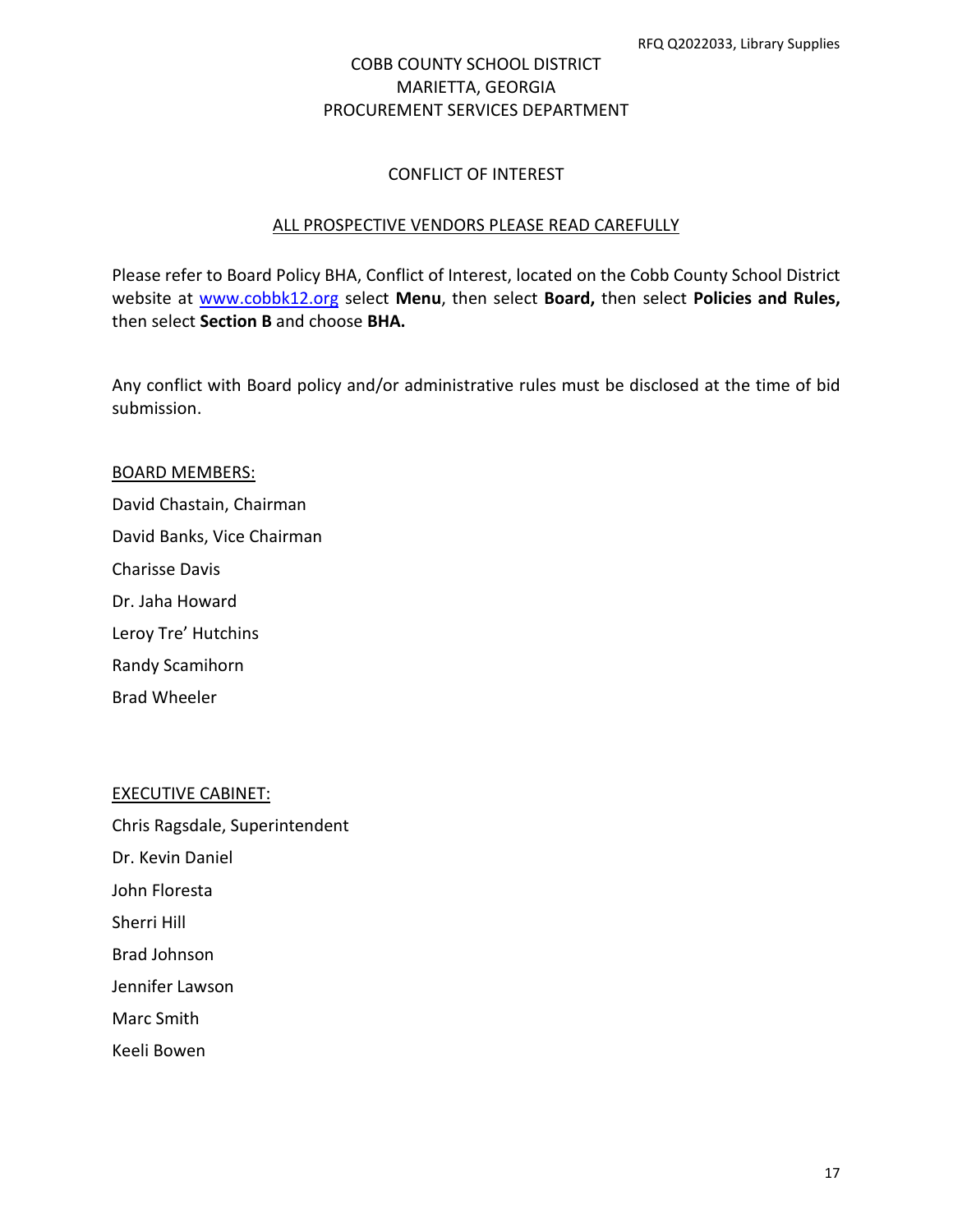#### **ACKNOWLEDGEMENT AND AGREEMENT**

**This Acknowledgement and Agreement must be properly signed and firmly attached to your quote response. The acknowledgement becomes a part of your quote response and without it your quote response is not complete and will be subject to rejection.**

I, the undersigned, have carefully examined and fully understand the CCSD General Terms and Conditions and this solicitation in its entirety and agree to conform to every requirement. I certify that I am authorized to sign this quote for the vendor. I further acknowledge that failure to prepare, submit, or execute this quote in the exact manner requested will be just cause to reject any or all of my quote submission.

Withdrawals, cancellations, etc., will not be accepted unless authorization is given by the Director of Procurement Services. In the event my company fails to comply, my company may be removed from the vendors' list.

Failure to respond using the most recent forms/information posted to the CCSD Current Solicitations website may be cause for rejection. It is my company's responsibility to check the CCSD Current Solicitations website for any addenda, responses to vendor questions, or other communications, which may be necessary during the solicitation period. I acknowledge and incorporate each applicable Addendum number listed below in my company's response:

Check all that apply: Addendum No. 1 \_\_\_\_\_, Addendum No. 2 \_\_\_\_\_, Addendum No. 3 \_\_\_\_\_, Addendum No. 4 \_\_\_\_\_, No Addenda\_\_\_\_\_\_

#### **Prices must remain firm as specified on the award notification letter**

| Company Name                                                                                | Representative's Name (type or print)              |
|---------------------------------------------------------------------------------------------|----------------------------------------------------|
| Address                                                                                     | Representative's Signature (must be signed in ink) |
| City, State, and Zip Code                                                                   | E-Mail Address                                     |
| Date                                                                                        | Telephone Number and Extension                     |
| Terms (Net 30 days unless early payment discount<br>is submitted and accepted by the CCSD.) | <b>Fax Number</b>                                  |

**Signing the Agreement affirms that the original Request for Quote document has not been altered in any way.**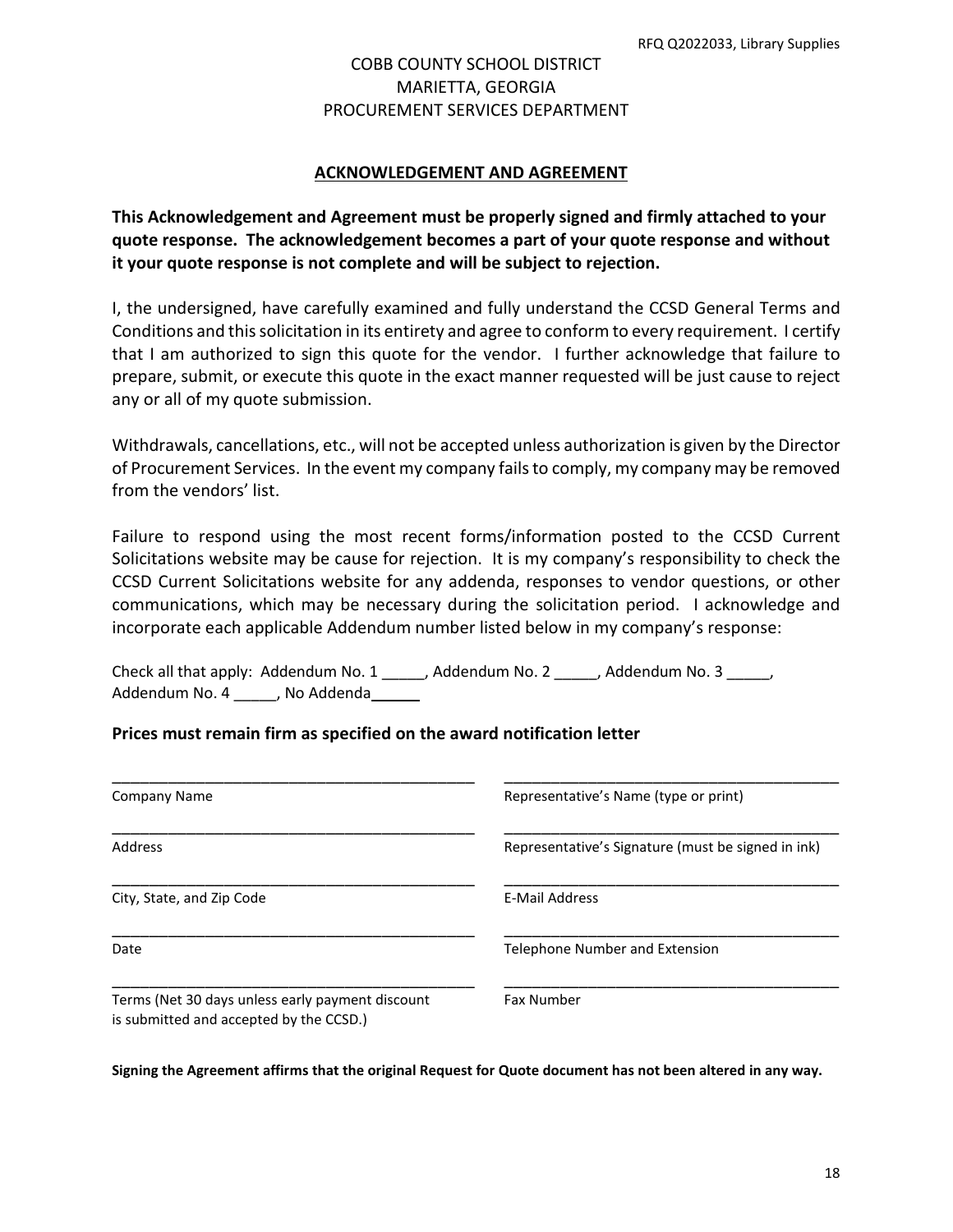#### **"NO QUOTE" REPLY FORM**

CCSD desires to notify all potential vendors; however, we do not want to send notifications to those vendors who may no longer be interested in participating in the CCSD solicitation process.

If you choose not to respond to this RFQ, please complete this form and return via email to [lori.franji@cobbk12.org.](mailto:lori.franji@cobbk12.org)

Thank you for your cooperation.

# "NO RESPONSE" REPLY FORM: **RFQ Q2022033, Library Supplies**

I hereby submit a "NO RESPONSE" to this RFQ for the reason(s) checked below:

| 1. Specifications were unclear or restrictive.      |
|-----------------------------------------------------|
| 2. Could not meet bonding requirements.             |
| 3. Our schedule will not permit us to respond.      |
| 4. Terms & Conditions were unclear or restrictive.  |
| 5. Could not meet specifications.                   |
| 6. Could not meet insurance requirements.           |
| Do not offer the goods or services requested.<br>7. |
| Cannot supply at this time.<br>8.                   |
| Cannot meet delivery schedule.<br>9.                |
| 10. Other/Remarks:                                  |

I wish to remain on CCSD's vendor list for these goods/services: Yes No

*Vendor Representative*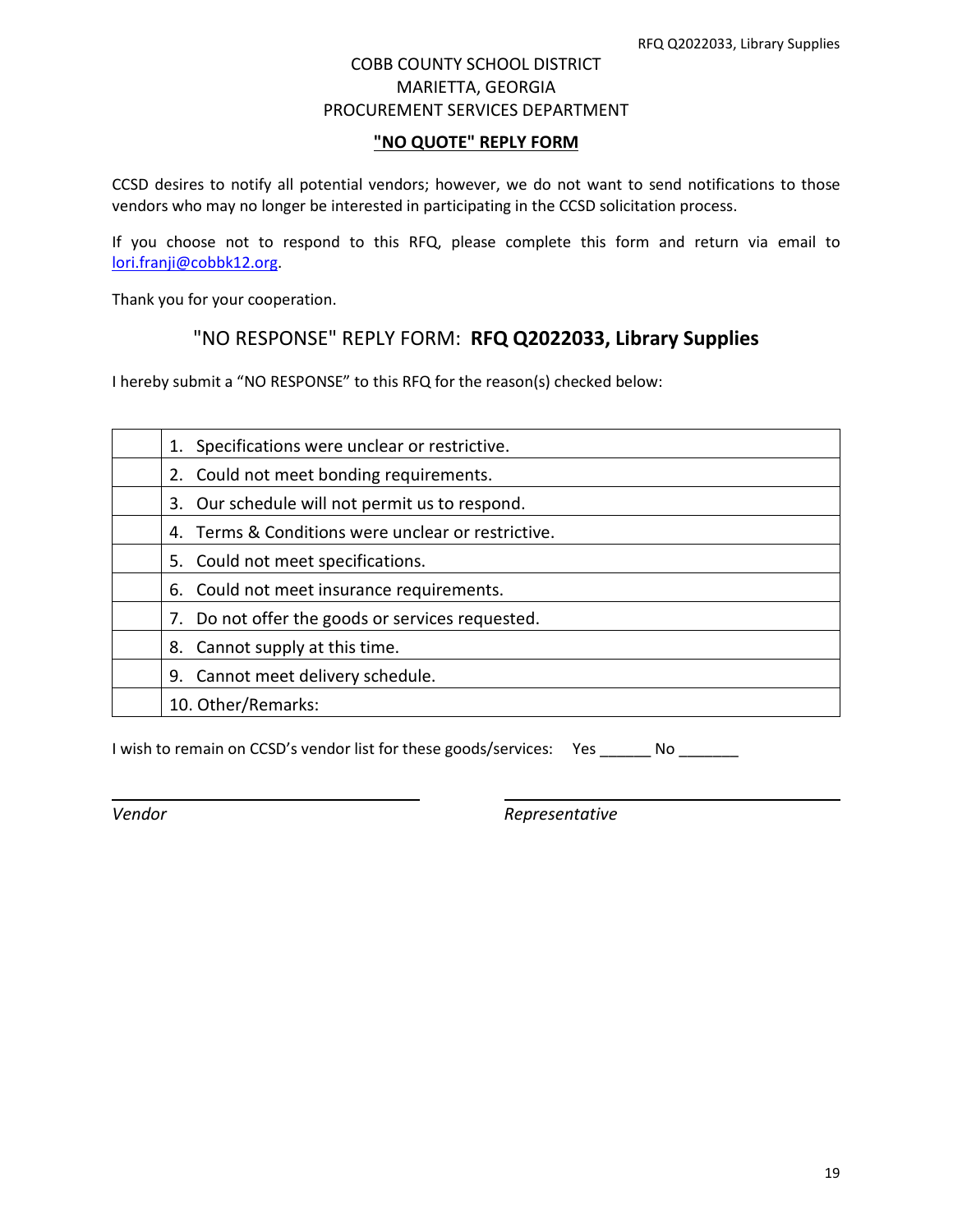# **School List**

| <b>School Name</b>    | Phone        | <b>Address</b>            | City, Zip         |
|-----------------------|--------------|---------------------------|-------------------|
| Acworth               | 770.975.6600 | 4220 Cantrell Road        | Acworth, 30101    |
| Addison               | 770.578.2700 | 3055 Ebenezer Road        | Marietta, 30066   |
| Argyle                | 678.842.6800 | 2420 Spring Road          | Smyrna, 30080     |
| Austell               | 770.819.5804 | 5600 Mulberry Street      | Austell, 30106    |
| Baker                 | 770.975.6629 | 2361 Baker Road, NW       | Acworth, 30101    |
| <b>Bells Ferry</b>    | 678.594.8950 | 2600 Bells Ferry Road     | Marietta, 30066   |
| <b>Belmont Hills</b>  | 678.842.6810 | 605 Glendale Place        | Smyrna, 30080     |
| <b>Big Shanty</b>     | 678.594.8023 | 1575 Ben King Road        | Kennesaw, 30144   |
| <b>Birney</b>         | 678.842.6824 | 775 Smyrna-Pwdr Sprgs St. | Marietta, 30060   |
| Blackwell             | 678.494.7600 | 3470 Canton Road          | Marietta, 30066   |
| Brumby                | 770.916.7070 | 815 Terrell Mill Rd. SE   | Marietta, 30067   |
| Bryant                | 770.819.2402 | 6800 Factory Shoals Road  | Mableton, 30126   |
| <b>Bullard</b>        | 678.594.8720 | 3656 Old Stilesboro Road  | Kennesaw, 30152   |
| Chalker               | 678.494.7621 | 325 North Booth Road      | Kennesaw, 30144   |
| Cheatham Hill         | 678.594.8034 | 1350 John Ward Road SW    | Marietta, 30064   |
| City View             | 770-819-2553 | 285 South Gordon Road     | Mableton, 30126   |
| Clarkdale             | 770.819.2422 | 4725 Ewing Road           | Austell, 30106    |
| Clay – Harmony Leland | 770.819.0736 | 6326 Factory Shoals Rd    | Mableton, 30126   |
| Compton               | 770.222.3700 | 3450 New Macland Road     | Pwdr Sprgs, 30127 |
| Davis                 | 678.494.7636 | 2433 Jamerson Road        | Marietta, 30066   |
| Dowell                | 678.594.8059 | 2121 West Sandtown Road   | Marietta, 30064   |
| Due West              | 678.594.8071 | 3900 Due West Road        | Marietta, 30064   |
| East Side             | 770.578.7200 | 3850 Roswell Road         | Marietta, 30062   |
| Eastvalley            | 770.578.7214 | 2570 Lower Roswell Road   | Marietta, 30067   |
| Fair Oaks             | 678.594.8080 | 407 Barber Road           | Marietta, 30060   |
| Ford                  | 678.594.8092 | 1345 Mars Hill Road       | Acworth, 30101    |
| Frey                  | 770.975.6655 | 2865 Mars Hill Road       | Acworth, 30101    |
| Garrison Mill         | 770.642.5600 | 4111 Wesley Chapel Road   | Marietta, 30062   |
| Green Acres           | 678.842.6905 | 2000 Gober Avenue         | Smyrna, 30080     |
| Hayes                 | 678.594.8127 | 1501 Kennesaw-Due W. Rd.  | Kennesaw, 30152   |
| <b>Hendricks</b>      | 770.819.2387 | 5243 Meadows Road         | Pwdr Spgs, 30127  |
| Hollydale             | 678.594.8143 | 2901 Bay Berry Drive      | Marietta, 30008   |
| Keheley               | 678.494.7836 | 1985 Kemp Road            | Marietta, 30066   |
| Kemp                  | 678.594.8158 | 865 Corner Road           | Pwdr Sprgs, 30127 |
| Kennesaw (K-2)        | 678.594.8172 | 3155 Jiles Road           | Kennesaw, 30144   |
| Kincaid               | 770.578.7238 | 1410 Kincaid Road         | Marietta, 30066   |
| <b>King Springs</b>   | 678.842.6944 | 1041 Reed Road            | Smyrna, 30082     |
| LaBelle               | 678.842.6955 | 230 Cresson Drive         | Marietta, 30060   |
| Lewis                 | 770.975.6673 | 4179 Jim Owens Road       | Kennesaw, 30152   |
| Mableton              | 770.819.2513 | 5220 Church Street        | Mableton, 30126   |
| McCall (K-1)          | 770 975-6775 | 4496 Dixie Avenue         | Acworth, 30101    |
| Milford               | 678.842.6966 | 2390 Austell Road         | Marietta, 30008   |
| <b>Mount Bethel</b>   | 770.578.7248 | 1210 Johnson Ferry Road   | Marietta, 30068   |
| <b>Mountain View</b>  | 770.578.7265 | 3151 Sandy Plains Road    | Marietta, 30066   |
| Murdock               | 770.509.5071 | 2320 Murdock Road         | Marietta, 30062   |
| Nicholson             | 770.928.5573 | 1599 Shallowford Road     | Marietta, 30066   |
| Nickajack             | 678.842.5814 | 4555 Mavell Road SE       | Smyrna, 30082     |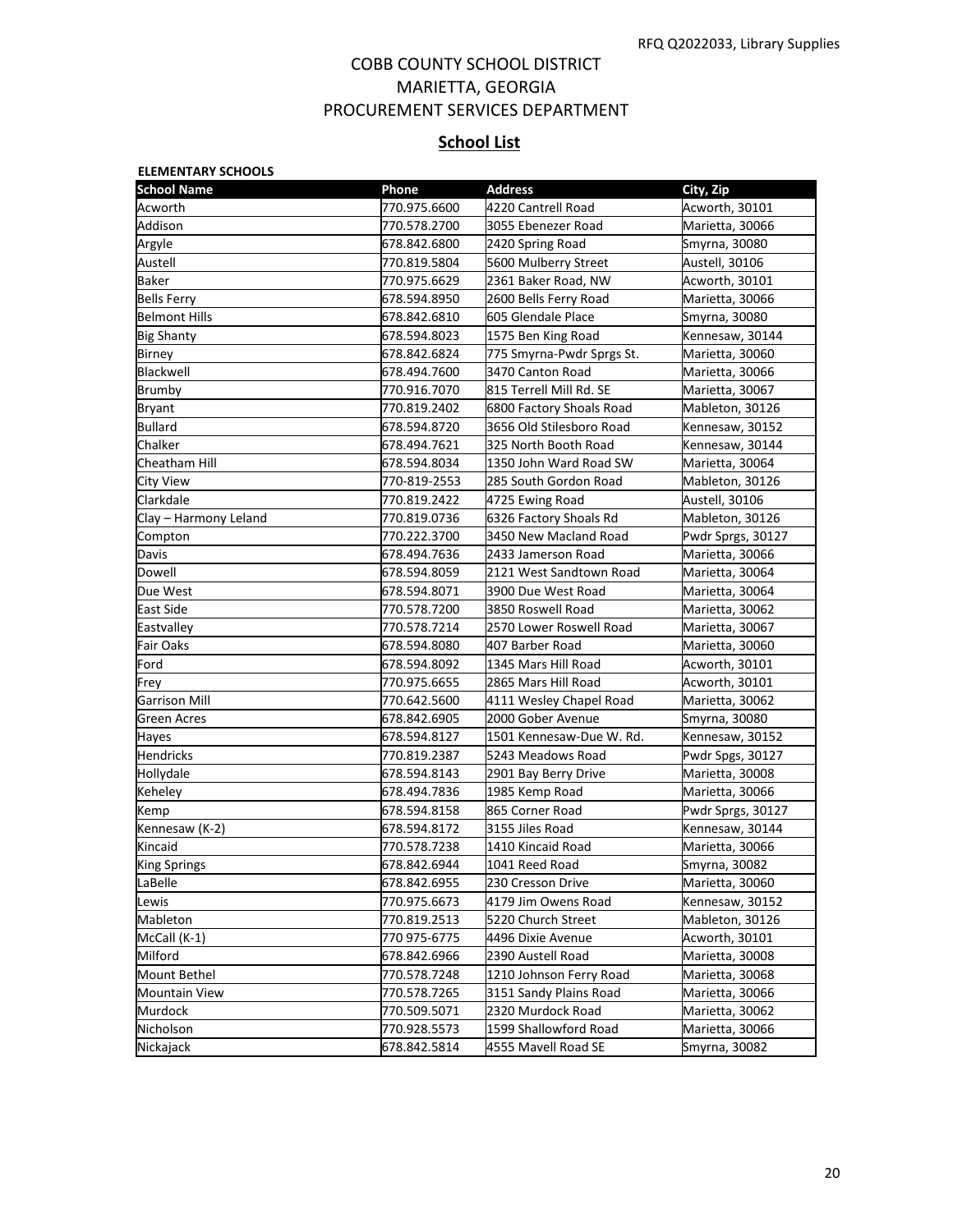# **School List**

| <b>ELEMENTARY SCHOOLS cont.</b> |              |                            |                   |
|---------------------------------|--------------|----------------------------|-------------------|
| <b>School Name</b>              | Phone        | <b>Address</b>             | City, Zip         |
| Norton Park                     | 678.842.5833 | 3041 Gray Road             | Smyrna, 30082     |
| Pickett's Mill                  | 770-975.7172 | 6400 Old Stilesboro Road   | Acworth, 30101    |
| Pitner                          | 678.594.8320 | 4575 Wade Green Road       | Acworth, 30101    |
| <b>Powder Springs</b>           | 770.222.3746 | 4570 Grady Grier Drive     | Pwdr Sprgs, 30127 |
| Powers Ferry                    | 770.578.7936 | 403 Powers Ferry Road      | Marietta, 30067   |
| Riverside                       | 770.819.5851 | 461 South Gordon Road      | Mableton, 30126   |
| Rocky Mount                     | 770.591.5050 | 2400 Rocky Mountain Road   | Marietta, 30066   |
| Russell                         | 770.437.5937 | 3920 South Hurt Road       | Smyrna, 30082     |
| <b>Sanders</b>                  | 770.819.2568 | 1550 Anderson Mill Road SW | Austell, 30106    |
| Sedalia Park                    | 770.509.5162 | 2230 Lower Roswell Road    | Marietta, 30068   |
| <b>Shallowford Falls</b>        | 770.642.5610 | 3529 Lassiter Road         | Marietta, 30062   |
| Smyrna                          | 678.842.6741 | 1099 Fleming Street        | Smyrna, 30080     |
| Sope Creek                      | 770.916.7085 | 3320 Paper Mill Road       | Marietta, 30067   |
| Still                           | 678.594.8287 | 870 Casteel Road           | Pwdr Sprgs, 30127 |
| Teasley                         | 770.437.5945 | 3640 Spring Hill Parkway   | Smyrna, 30080     |
| Timber Ridge                    | 770.642.5621 | 5000 Timber Ridge Road     | Marietta, 30068   |
| Tritt                           | 770.642.5630 | 4435 Post Oak Tritt Road   | Marietta, 30062   |
| Varner                          | 770.222.3775 | 4761 Gaydon Road           | Pwdr Sprgs, 30127 |
| Vaughan                         | 678.594.8298 | 5950 Nichols Road          | Pwdr Sprgs, 30127 |

#### **MIDDLE SCHOOLS**

| <b>School Name</b>     | Phone        | <b>Address</b>              | City, Zip         |
|------------------------|--------------|-----------------------------|-------------------|
| Awtrey                 | 770.975.6615 | 3601 Nowlin Road            | Kennesaw, 30144   |
| <b>Barber</b>          | 770.975.6764 | 4222 Cantrell Road          | Acworth, 30101    |
| Campbell               | 678.842.6873 | 3295 S. Atlanta Road        | Smyrna, 30080     |
| Cooper                 | 770.819.2438 | 4605 Ewing Road             | Austell, 30106    |
| Daniell                | 678.594.8048 | 2900 Scott Road             | Marietta, 30066   |
| Dickerson              | 770.578.2710 | 855 Woodlawn Drive          | Marietta, 30068   |
| Dodgen                 | 770.578.2726 | 1725 Bill Murdock Road      | Marietta, 30062   |
| Durham                 | 770.975.6641 | 2891 Mars Hill Road NW      | Acworth, 30101    |
| East Cobb              | 770.578.2740 | 825 Terrell Mill Rd. SE     | Marietta, 30067   |
| Floyd                  | 770.819.2453 | 4803 Floyd Road             | Mableton, 30126   |
| Garrett                | 770.819.2466 | 5235 Austell-Pwdr Sprgs Rd. | Austell, 30106    |
| Griffin                | 678.842.6917 | 4010 King Springs Rd.       | Smyrna, 30082     |
| <b>Hightower Trail</b> | 770.578.7225 | 3905 Post Oak Tritt Road    | Marietta, 30062   |
| Lindley - 6th Grade    | 770.819.2414 | 1550 Pebblebrook Circle     | Mableton, 30126   |
| Lindley - 7th & 8th    | 770.819.2496 | 50 Veterans Mem. Highway    | Mableton, 30126   |
| Lost Mountain          | 678.594.8224 | 700 Old Mountain Road       | Kennesaw, 30152   |
| Lovinggood             | 678.331.3015 | 3825 Luther Ward Road       | Pwdr Sprgs, 30127 |
| Mabry                  | 770.928.5546 | 2700 Jims Road              | Marietta, 30066   |
| McCleskey              | 770.928.5560 | 4080 Maybreeze Road         | Marietta, 30066   |
| <b>McClure</b>         | 678.331.8131 | 3660 Old Stilesboro Road    | Kennesaw, 30152   |
| Palmer                 | 770.591.5020 | 690 North Booth Road        | Kennesaw, 30144   |
| Pearson                | 770.429.6012 | 240 Barber Rd. SE           | Marietta, 30060   |
| Pine Mountain          | 678.594.8252 | 2720 Pine Mountain Circle   | Kennesaw, 30152   |
| Simpson                | 770.971.4711 | 3340 Trickum Road           | Marietta, 30066   |
| Smitha                 | 678.594.8267 | 2025 Powder Springs Road    | Marietta, 30064   |
| Tapp                   | 770.222.3758 | 3900 Macedonia Road         | Pwdr Sprgs, 30127 |